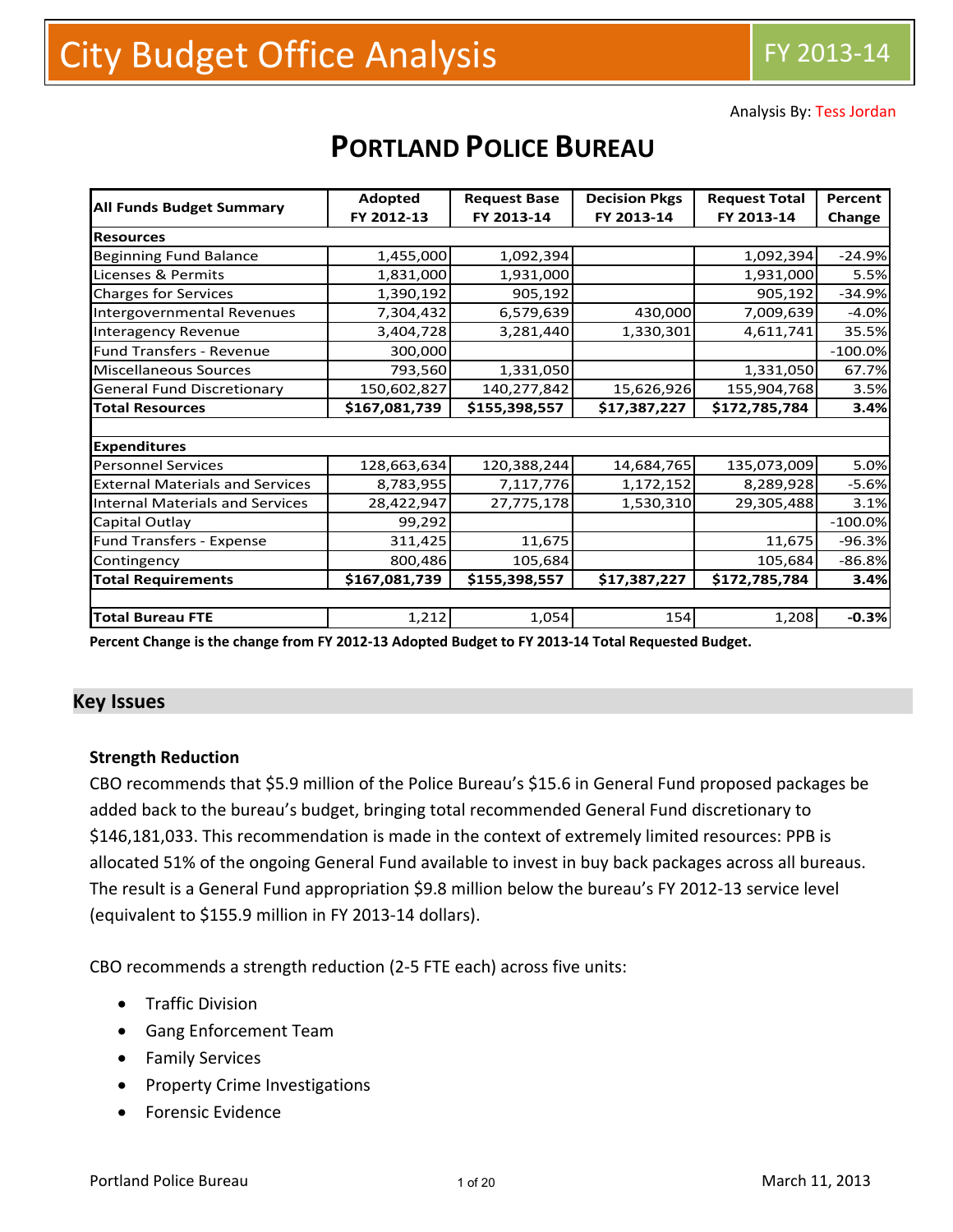Funding for three additional units or services has not been recommended:

- Youth Services/School police
- Mounted Patrol
- Jail intake function (20 identification technicians within Forensic Evidence)

The total impact on bureau staffing is a reduction of 61 sworn and 27 nonsworn positions. The ultimate impact to the bureau is this bottom line number, rather than division-specific recommendations. While CBO recommended FTE restoration and eliminations within a number of divisions, the bureau reallocates its staff among its initiatives throughout the year as circumstances warrant. In the past year the bureau has pulled staff from their normally assigned duties to focus increased attention on both property crimes and gang activity. The assumption is that the bureau will continue this adjustment of resources.

However, in this review, CBO attempts to quantify the service level impact of not funding or partially funding the services the bureau has proposed for investment through its decision packages. Many divisions that the bureau excluded from its 90% base budget are recommended for close to full funding, under the assessment that sufficient FTE remain for the division to perform its intended function. Divisions ranked by the bureau as less core to the bureau's mission were not recommended for funding.

## **Historic Staffing**

Authorized sworn levels have held fairly steady in the Police Bureau, falling 1% from the 20‐year peak in the mid 2000s. When contrasted with historical crime data, the staff per crime ratio has been on an upward trajectory even in the years that staffing levels have fallen, due to a crime rate that has mirrored national trends in falling steadily for 20+ years (although the last two years have seen increasing crime). The following table compares number of Part I (most serious) crimes with number of officers, a ratio that has fallen 48% from 62 crimes per officer in 1990 to an estimated 35 crimes per officer in the current year (increasing to 38 if crime holds steady and staffing reductions are realized). This is during a period when Portland's population rose by 30%. It is important to note, however, that this chart says nothing about public safety services provided and the public's satisfaction with those services.

|                      | 1990-01 | 1995-96 | 2000-01 | 2005-06 | 2010-11 | 2012-13 | Change | 2013-14 Notes |                          |
|----------------------|---------|---------|---------|---------|---------|---------|--------|---------------|--------------------------|
| <b>Part I Crimes</b> | 51.196  | 51,306  | 41.632  | 42,114  | 31.400  | 34,684  | $-32%$ |               | 34,684 13-14 held steady |
| Part I Crime Rate    | 113     | 102     | 79      | 76      | 54      | 59      | $-48%$ |               | 59 $ 13-14$ held steady  |
| Authorized Sworn     | 831     | 896     | 960     | 986     | 975     | 978     | 18%    |               | 918 with 60 eliminations |
| Part I Crimes per    | 62      | 57      | 43      | 43      | 32      | 35      | $-42%$ | 38            |                          |
| Sworn Staff          |         |         |         |         |         |         |        |               |                          |

The bureau's staffing trajectory over the past 20‐30 years has generally been one of moving officers from patrol to specialty units. In budget documents from FY 1999-2000, even detectives are not recognized as a distinct job classification. In the current year about 195 officers are assigned to duties other than patrol; these are listed below.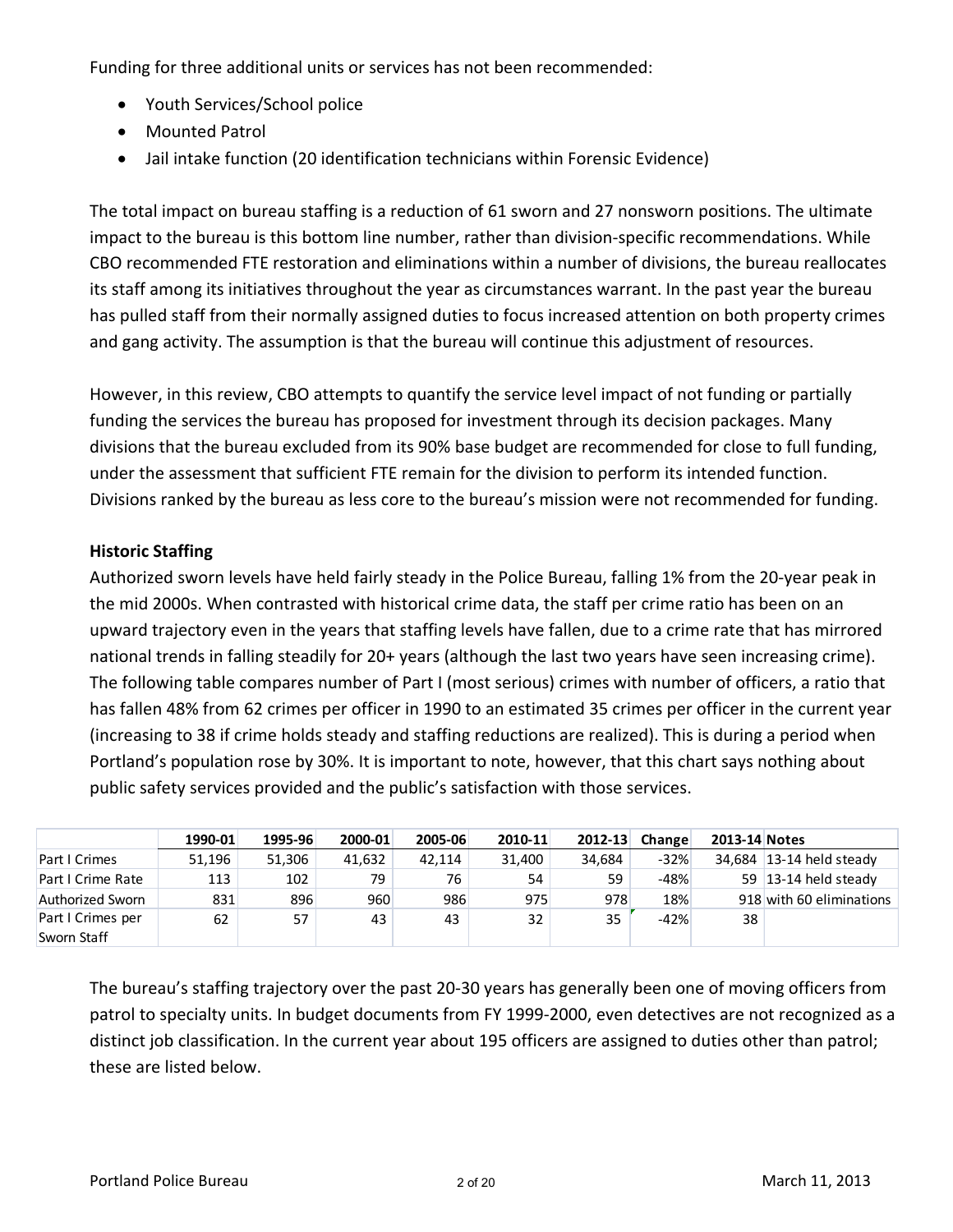| <b>Behavioral Health Unit</b>     | 5              | Personnel                       | 22  |
|-----------------------------------|----------------|---------------------------------|-----|
| Chief's Office executive officers | $\overline{2}$ | PPI/bike Patrol                 | 2   |
| Criminal Intelligence Unit        | 5              | SERT/EDU                        | 2   |
| Detective Division                | 11             | Special Emergency Response Team | 5   |
| Drugs and Vice                    | 24             | <b>Strategic Services</b>       | 5   |
| <b>Family Services</b>            | 13             | <b>Street Crimes Unit</b>       | 8   |
| <b>Fiscal Services</b>            | 2              | <b>Tactical Operations</b>      | 2   |
| Forensic Evidence (Criminalists)  | 17             | <b>Traffic</b>                  | 47  |
| <b>Gang Enforcement Team</b>      | 21             | <b>Training</b>                 | 49  |
| Graffiti detail                   | 1              | Transit (IGA funded)            | 16  |
| <b>Mounted Patrol Unit</b>        | 6              | <b>Youth Services</b>           | 19  |
| Neighborhood Resource Teams       | 18             |                                 | 195 |

This gradual staffing shift arose as officers were removed from emergency response to focus on a type of crime and enable the development of specialized skills and the ability to work with specific population groups. Specialized units are intended to better serve the bureau's key mission of working with the community to create and maintain safe neighborhoods. Patrol staffing levels often become the residual after specialty unit needs are met.

The bureau's organization charts currently report 373 authorized patrol positions. However, bureau management cites 400 officers as the level at which precinct patrol – which includes response to 911 calls as well as self-initiated community policing activity – meets its response time goals consistently and manages minimum staffing goals with limited overtime. The bureau is frequently 25 officers short of its full authorization, resulting in 350-375 patrol officers. At this level, management states that its response time goals can be met most of the time, and overtime is required to achieve minimum staffing. Not all use of overtime is bad; there is an optimal fiscal balance between utilizing overtime vs. hiring additional officers. This balance point has not been defined. At 350 patrol officers, the bureau states that officers are pulled from specialty units and are no longer able or willing to provide the overtime that minimum staffing requires. CBO recommendations result in 356 authorized patrol positions, a level that may require shifting patrol staffing to reduce minimum staffing requirements. Patrol staffing is further discussed in PL\_09.

## **Staffing Adequacy**

When assessing the adequacy of the bureau's sworn strength, the ultimate criteria should be whether the community's public safety goals are being met. The bureau posits these goals through the performance measures it reports in each budget cycle. Primary measures include:

- Priority call response time. The bureau's goal is under 5 minutes. The bureau reports a 4.93 minute average response time in FY 2011‐12.
- Part 1 Person Crimes per 1,000 Residents. The bureau's goal is 5, which reflects the actual crime rate since 2009. Part 1 person crimes include murder, rape, robbery and aggravated assault. Assault comprises 62% of these crimes.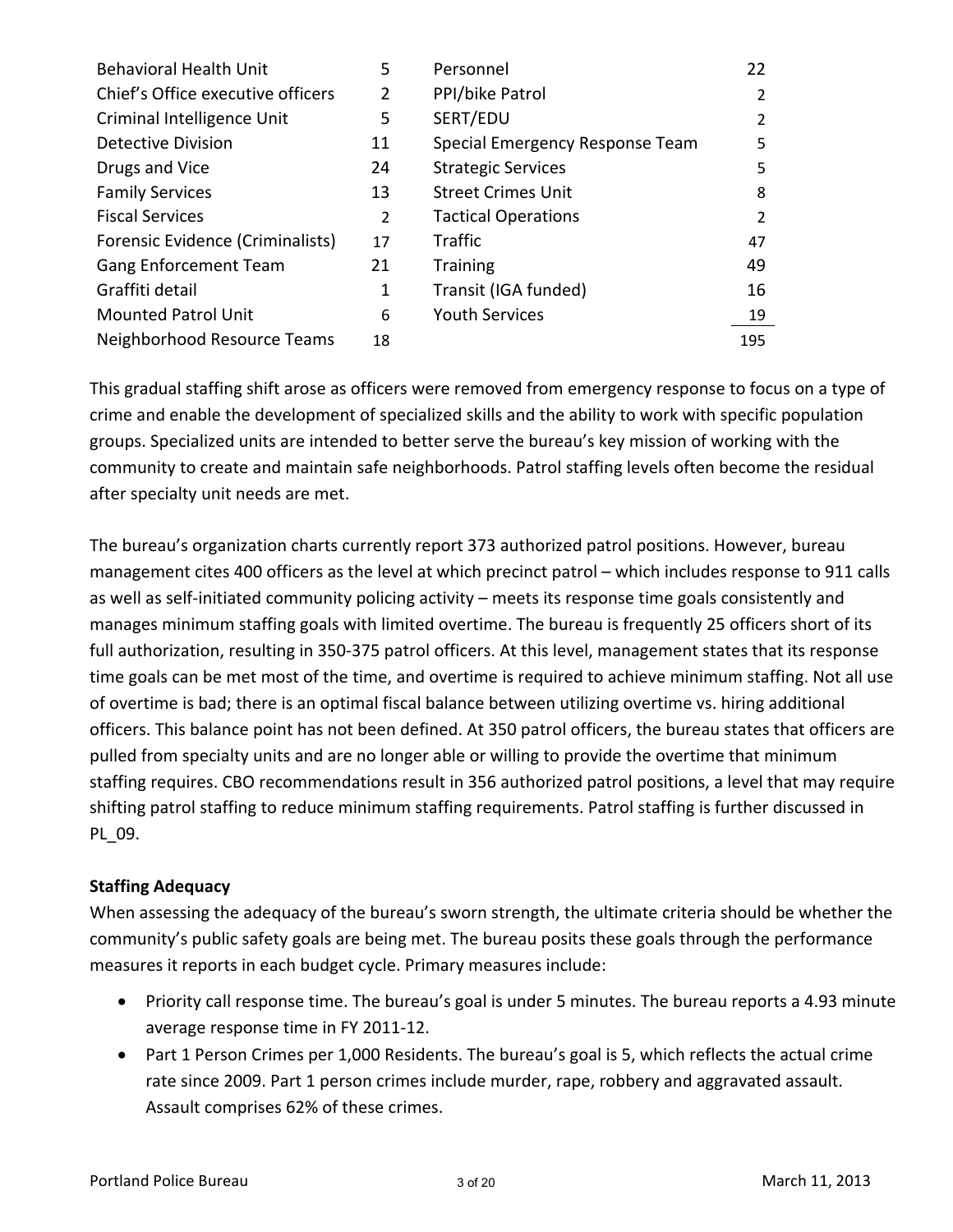- Part 1 Property Crimes per 1,000 Residents. The bureau's goal is 49. In FY 2011-12, the city experienced a property crime uptick; the property crime rate increased from 49 per 1,000 residents to 54 (a 10% increase). Part I property crimes include burglary, larceny, auto theft and arson. Larceny comprises 73% of these crimes.
- Percent of person crimes cleared. The bureau's goal is 41%. The person crime clearance rate fell from 45% to 41% between 2009 and 2011 (a 9% decrease), where is has held steady for one year.
- Percent of property crimes cleared. The bureau's goal is 12%. The property crime clearance rate fell from 18% to 12% between 2009 and 2012 (a 33% decrease).

The city has realized an uptick in property crimes over the last two years. This data is likely insufficient to constitute a trend; however, bureau management notes that given the historically low crime rates realized nationwide around 2010, crime rates may have nowhere to go but up. The causative factors influencing crime are beyond the scope of this analysis.

The service reductions the community would experience as a result of CBO recommended FTE reductions are difficult to translate into performance metrics, particularly when vacancies are taken into account. Authorized patrol staffing would fall by 5%; the impact to filled positions could be ‐1% (given 16 existing vacancies). Reductions to specialized divisions likely do not rise to a measurable level for response time or person crimes cleared, given the vacancies in the bureau reports. Property crime clearance rates will likely fall further, especially given the recent increase in property crime rates. This investment emphasis aligns with the bureau's policing priorities.

#### **Preservation of Support Functions**

Officer eliminations have been proposed during the last four annual budget cycles and sworn positions were spared during the last three. In the absence of sworn reductions, the bureau has reduced its support positions and materials and services budget to a degree that appears insufficient to support its operations. Between FY 2009‐10 and FY 2012‐13 the bureau's dollars allocated to supply and equipment purchases decreased over 60%, to \$2.35 million in the current year. In the Requested Budget, the bureau had not yet fully allocated dollars between personal and materials and services. The base budget includes \$5.6 million for supply and equipment purchases, but these are expected to decrease. The decline in EM&S is due in part to necessary budget reductions – for instance, in response to the loss of tow revenue in FY 2010‐11 – that simply removed external materials and services dollars without an accompanying plan for managing that reduction or determining its feasibility. The bureau has not reduced service provision in response to past budget reductions.

The bureau is currently authorized for 220 permanent nonsworn positions, or 18% of its staff. This reflects the elimination of 53 positions in the past four budget cycles, a 19% reduction of nonsworn staff. CBO recommendations include the reduction of 27 nonsworn staff; these reductions are associated with the elimination of the bureau's identification technician function and two units (Youth Services and Mounted Patrol). Beyond these positions, further reducing nonsworn positions simply means that sworn staff will undertake administrative and management functions previously completed by (nonsworn) career professionals. This is an expensive and inefficient way for the bureau to accomplish its mission. In the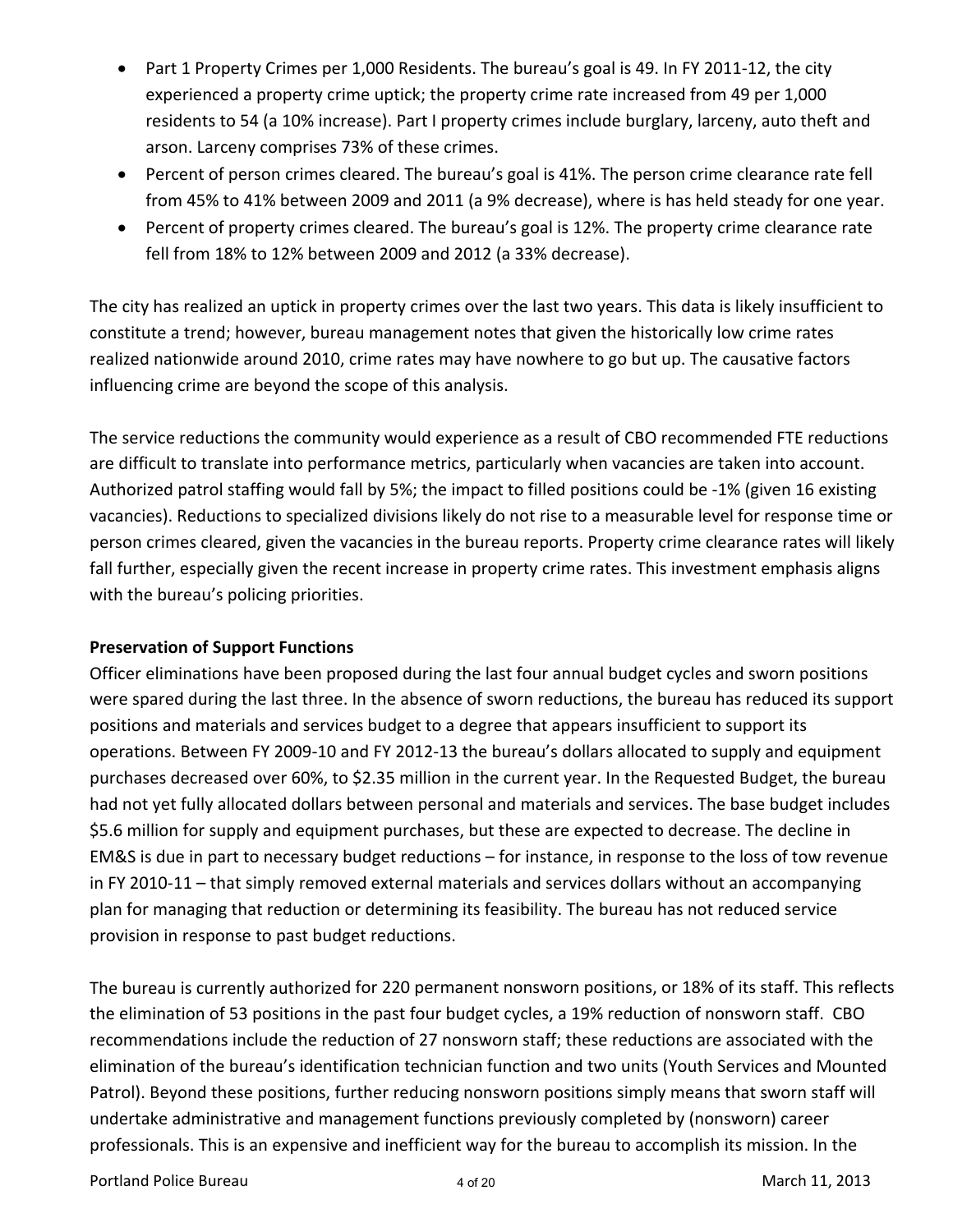absence of a large scale restructure  $-$  such as a merger with another law enforcement agency  $-$  a decrease in bureau funding below the current year level will require that Council prioritize policing services to be retained and policing services that the bureau will no longer provide.

# **Options for Attrition**

The elimination of 61 sworn positions will require 27 layoffs, given the bureau's current 34 vacancies. The Portland Police Association adheres to a first in first out policy, meaning that the most recent recruits will be laid off. Recent recruits represent a significant component of the bureau's demographic diversity: 41% of the 87 employees hired within the last three years are a minority or a female, compared with 31% of sworn staff overall. Retaining these new hires is a priority for bureau management. There are two primary options for Council to consider:

- 1. **Secure bridge funding**. Over the last five years, average annual attrition of sworn staff has been 38 (23 retirements + 15 separations). There are currently 51 sworn staff eligible to retire, the majority most of who have been eligible for several years. However, in FY 2013‐14 another 30 FTE will become eligible. To allow staffing to gradually decrease through attrition over the course of FY 2013‐14 would require roughly \$1.35 million in additional funding.
- 2. **Layoff Employees**. If the necessary bridge funding is unavailable, the bureau will need to lay off employees. The bureau's maximum potential unemployment liability would be just roughly \$368,000; these costs have not been accounted for as yet.

#### **County Services**

The Police Bureau's Requested Budget eliminates several City‐County joint initiatives, both through its prioritization of packages for City investment and its failure to request several packages that have been historically supported by one‐time funding through the Police Bureau's budget. Five separate City‐County initiatives are impacted:

Jail admission fingerprinting

The bureau omitted 20 Identification Technicians from its base budget. These positions work in the jails to fingerprint bookings and in the bureau to match fingerprints. This service is described as funding priority 10 out of 12. The County is legally responsible to provide this service, but it has been performed by PPB for 20+ years with an IGA providing roughly 20% compensation. See decision package PL 11 for more details. CBO does not recommend the City continue to fund this service.

• DA investigators

The bureau omitted three officers who support DA investigations from its base budget. These positions serve subpoenas and provide other case‐related DA investigative support. As opposed to jail bookings, the City is legally responsible for serving subpoenas on the cases it submits. The County has issued a memo stating its intention to return the responsibility of these services (which now occupy seven FTE) to PPB if PPB ends funding. See PL\_12 for more details. CBO recommends the City fund this service as a cost avoidance strategy.

• Hooper Detox Sobering Station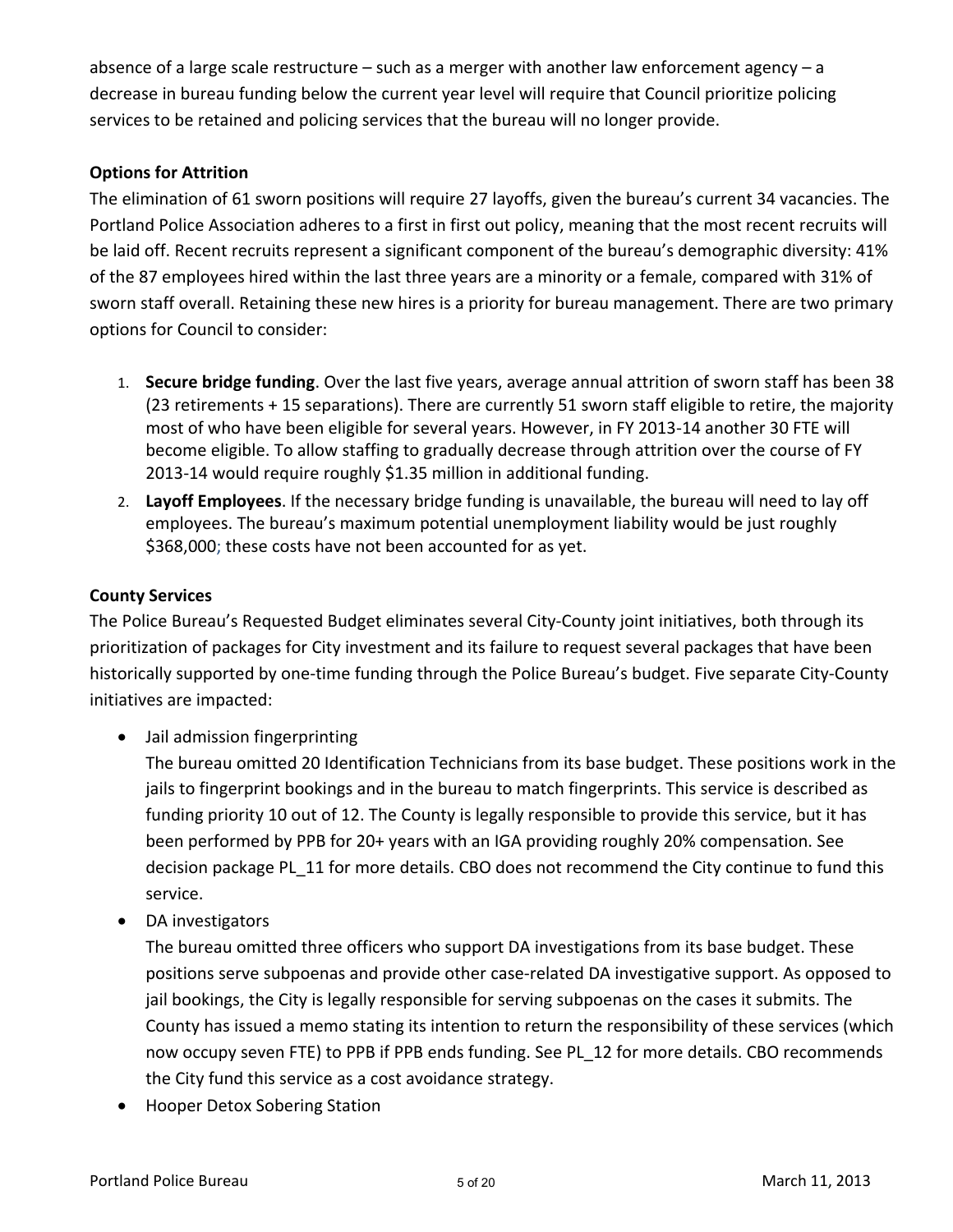The County opened Hooper in 1971 and the City first contributed to its funding in 2006 via annual one‐time funding. In the current year the City and the County each funded 50% of the program, or \$629,000 (through the Police Bureau's budget). No funds were requested for FY 2013‐14. In 2008‐ 09 and 2009‐10, funding was split three ways with area hospitals contributing 1/3. Hospitals contributed funds for two years with the strong statement that after two years funding would expire. In FY 2011‐12 Hooper reports close to 7,400 admissions for 4,230 unique individuals.

• CHIERS roving response van

The County began this service in 1998 and the City has also supported this program since 2006. The City currently funds 100% of program costs (through the Police Bureau's budget), reduced this year from \$432,000 to roughly \$342,000. No funds were requested for FY 2013‐14. The van operates seven days per week between 1:45 and 11:45 pm with a minimum staff of two, including one EMT. In FY 2011‐12 it completed 2,380 transports of 1,096 unique Individuals.

• District Attorney funding

Over the past five years, the bureau has funded between two and three District Attorneys to support specific initiatives. These include:

- Prostitution Coordination Team. One DA works fulltime with this initiative, preparing cases and allowing for rehabilitation in exchange for jail time. The DA also runs a Johns School, a one day alternative sentencing option.
- Illegal Drug Impact Areas. This program funded one DA in FY 2011‐12, decreasing to 0.5 FTE in the current year. DA support provides for the prosecution of possession of residual amounts of felony drugs, so that offenders can be placed on probation and offered sanctions such as treatment and exclusion from drug areas. These offenses had been prosecuted as violations (rather than felonies) due to county budget cuts.
- Service Coordination Team. One DA supported this program in FY 2011‐12, decreasing to 0.5 FTE in the current year (one DA supports both SCT and Illegal Drug Impact Areas). Similar to the above, this DA prosecutes lower level crimes to enable treatment as an alternative to incarceration.

No funds were requested for FY 2013‐14 for Prostitution Coordination Team; this initiative will presumably end. Funding for one DA is included with the Department of Justice Agreement budget adjustment to continue to support both SCT and Illegal Drug Impact Areas.

These budget actions are in response to the largest budget reductions the City has experienced in over a decade. The County has long realized the interdependent nature of its public safety investments in jails, patrol and probation, prosecution, rehabilitation, and victim's rights. A conceptual integration of these functions with the Portland Police Bureau – the county's largest public safety agency by far – is overdue, and difficult to undertake within the tight deadlines of the budget process. CBO encourages City Council and the Police Bureau to continue to engage with the County via the Local Public Safety Coordinating Council, and to commit to long‐term engagement in joint budgeting priorities and service alignment.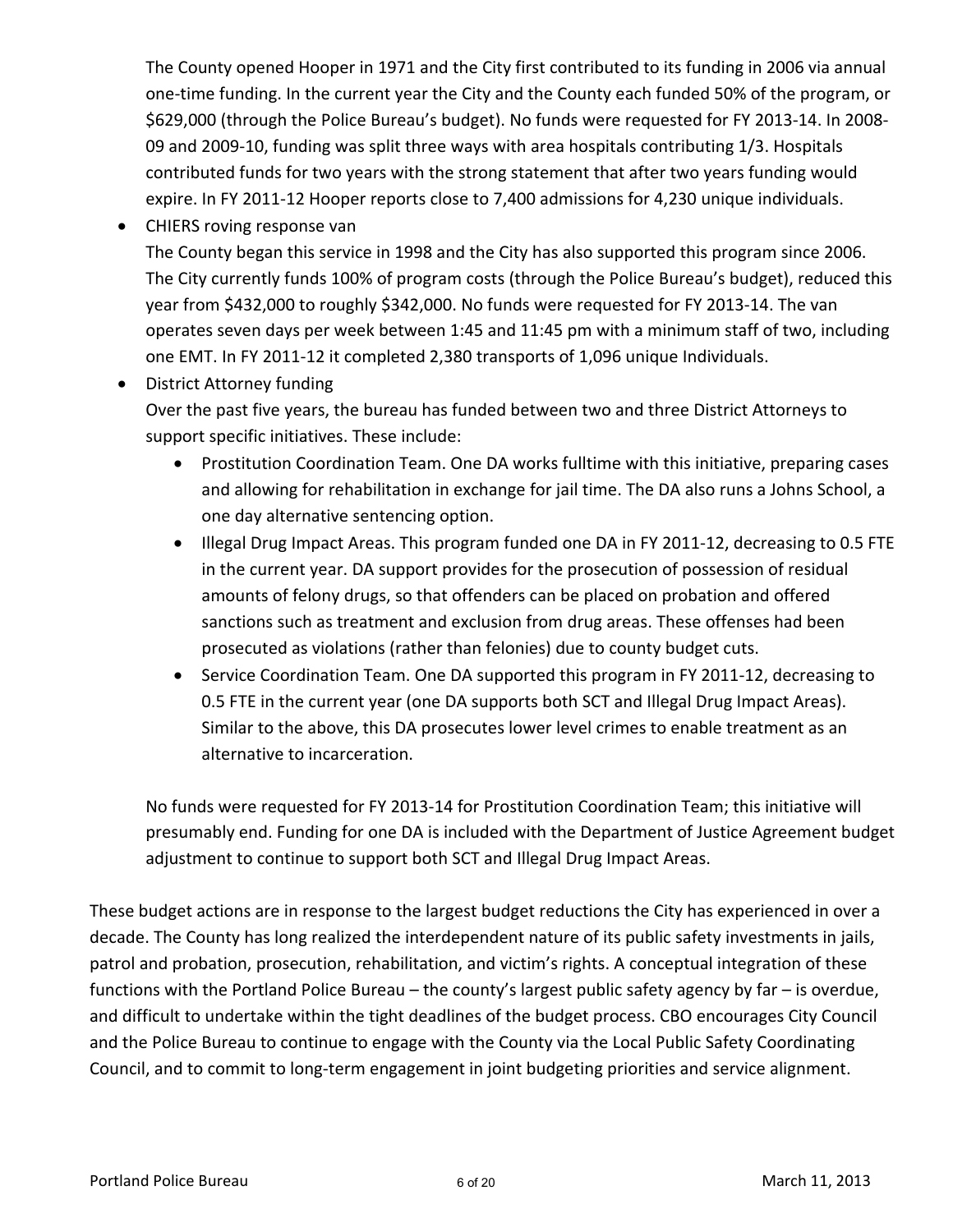#### **Department of Justice Agreement**

New funding to support the Department of Justice Agreement is not included in the bureau's base budget or decision packages, and was excluded from the calculation of the bureau's 90% base target. DOJ funding was allocated via the Winter Supplemental Budget Adjustment, which occurred after the bureau's Requested Budgets were submitted, and included direction to the CBO to adjust the relevant bureaus' CAL targets for FY 2013‐14 accordingly.

The bureau's FY 2013-14 budget will be increased by a total of \$4.1 million to support 17.0 new FTE and associated materials and services. Details on this amount are provided in the following table. These funding decisions are discussed in the Department of Justice Agreement Cost Analysis, February 6, 2013.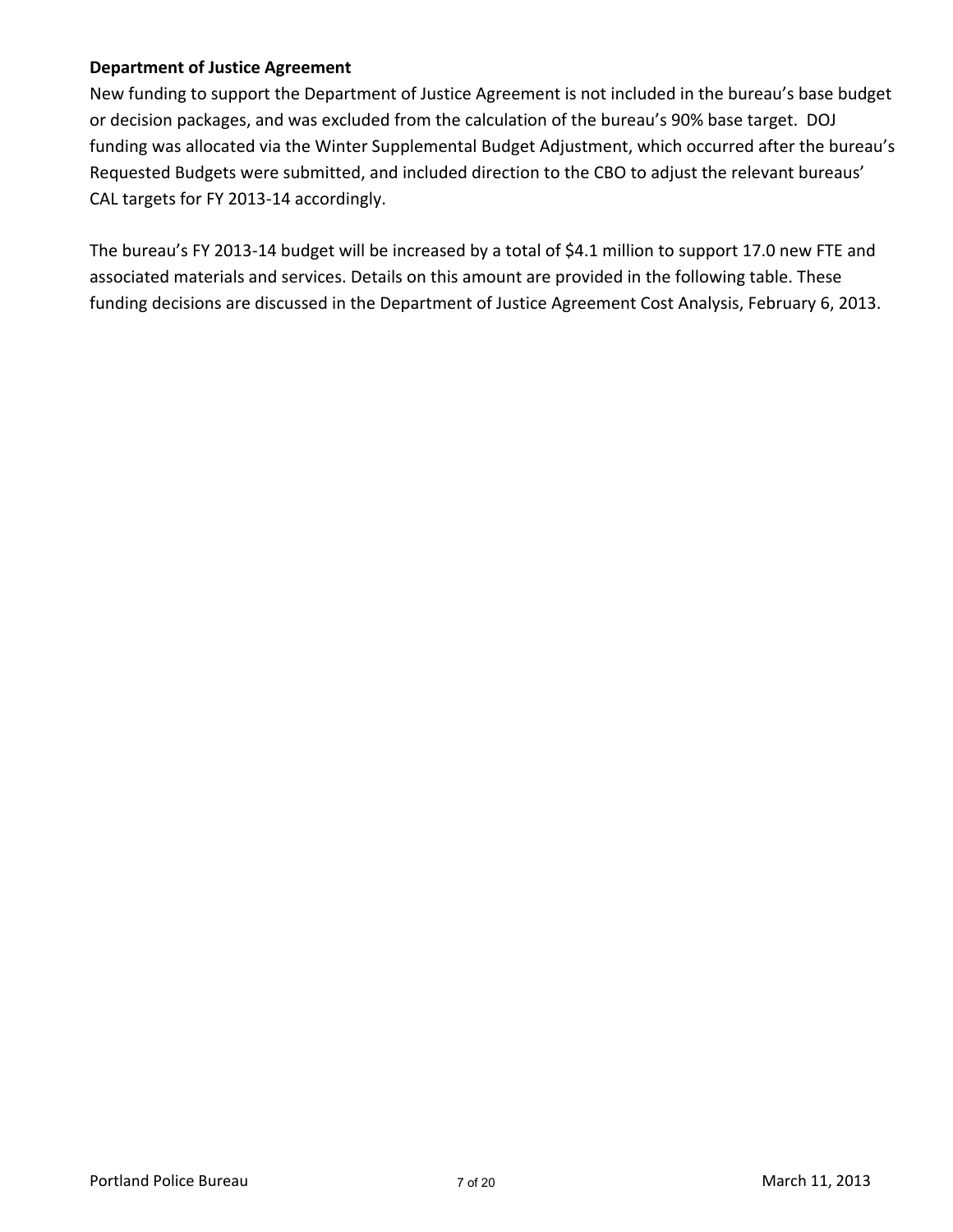|                                                 |                 | FY 2013-14 |            | FY 2012-13               |            |  |  |
|-------------------------------------------------|-----------------|------------|------------|--------------------------|------------|--|--|
|                                                 | <b>One Time</b> | Ongoing    | <b>FTE</b> | <b>One Time</b>          | <b>FTE</b> |  |  |
| <b>Behavioral Health Unit</b>                   |                 |            |            |                          |            |  |  |
| Mobile Crisis Unit                              |                 |            |            |                          |            |  |  |
| 3.0 Officers                                    |                 | 200,444    | 2.00       | $\overline{\phantom{0}}$ | 2.00       |  |  |
| 3.0 Project Respond (contract)                  |                 | 325,395    |            | 27,116                   |            |  |  |
| 3.0 Vehicles                                    | 88,000          | 21,600     |            |                          |            |  |  |
| <b>Service Coordination Team</b>                |                 |            |            |                          |            |  |  |
| 1.0 Program Manager (nonsworn)                  |                 | 117,697    | 1.00       |                          |            |  |  |
| 1.0 Officer                                     |                 |            |            |                          |            |  |  |
| Contract services (housing, rehab)              |                 | 1,763,991  |            |                          |            |  |  |
| <b>Crisis Intervention Team</b>                 |                 |            |            |                          |            |  |  |
| 1.0 CIT Coordinator (sworn)                     |                 | 100,222    | 1.00       |                          | 1.00       |  |  |
| 1.0 Crime Analyst (nonsworn)                    |                 | 112,623    | 1.00       | 28,156                   | 1.00       |  |  |
| Unit Command and Support                        |                 |            |            |                          |            |  |  |
| 1.0 Lieutenant                                  |                 | 134,680    | 1.00       |                          | 1.00       |  |  |
| 1.0 Sergeant                                    |                 | 110,984    | 1.00       |                          | 1.00       |  |  |
| Office materials and services                   |                 | 13,825     |            | 26,017                   |            |  |  |
| Equip/train backfill hires                      | 28,600          |            |            |                          |            |  |  |
|                                                 | 116,600         | 2,901,461  | 7.00       | 81,289                   | 6.00       |  |  |
| <b>Program Coordination</b>                     |                 |            |            |                          |            |  |  |
| 1.0 PPB Compliance Coord. (Capt.)               |                 | 191,977    | 1.00       | 53,524                   | 1.00       |  |  |
| 1.0 Sr Management Analyst                       |                 | 105,550    | 1.00       | 52,775                   | 1.00       |  |  |
| Office materials and services                   |                 | 3,950      |            | 8,343                    |            |  |  |
| Community & officer survey                      | 30,000          | 30,000     |            | 30,000                   |            |  |  |
|                                                 | 30,000          | 331,477    | 2.00       | 144,642                  | 2.00       |  |  |
| <b>Professional Standards: Internal Affairs</b> |                 |            |            |                          |            |  |  |
| 3.0 Internal Affairs Investigators              |                 | 174,599    | 2.00       | 58,200                   | 2.00       |  |  |
| 1.0 Use of Force Inspector (Lt)                 |                 | 134,680    | 1.00       | 72,952                   | 1.00       |  |  |
| 2.0 Administrative Support Specialists          |                 | 68,198     | 1.00       | 17,050                   | 1.00       |  |  |
| Office materials and services                   |                 | 7,900      |            | 16,686                   |            |  |  |
| Equip/train backfill hires                      |                 |            |            |                          |            |  |  |
|                                                 |                 | 385,377    | 4.00       | 164,887                  | 4.00       |  |  |
| <b>Training</b>                                 |                 |            |            |                          |            |  |  |
| 1.0 Police Sergeant                             |                 | 110,964    | 1.00       |                          | 1.00       |  |  |
| 2.0 Training Develp Analyst                     |                 | 179,292    | 2.00       | 44,823                   | 2.00       |  |  |
| 2.0 Administrative Support (PASS)               |                 | 68,198     | 1.00       | 17,050                   | 1.00       |  |  |
| Office materials and services                   |                 | 7,900      |            | 16,686                   |            |  |  |
| Equip/train backfill hires                      | 5,720           |            |            |                          |            |  |  |
|                                                 | 5,720           | 366,354    | 4.00       | 78,558                   | 4.00       |  |  |
| <b>BUREAU TOTAL</b>                             | 152,320         | 3,984,669  | 17.00      | 469,376                  | 16.00      |  |  |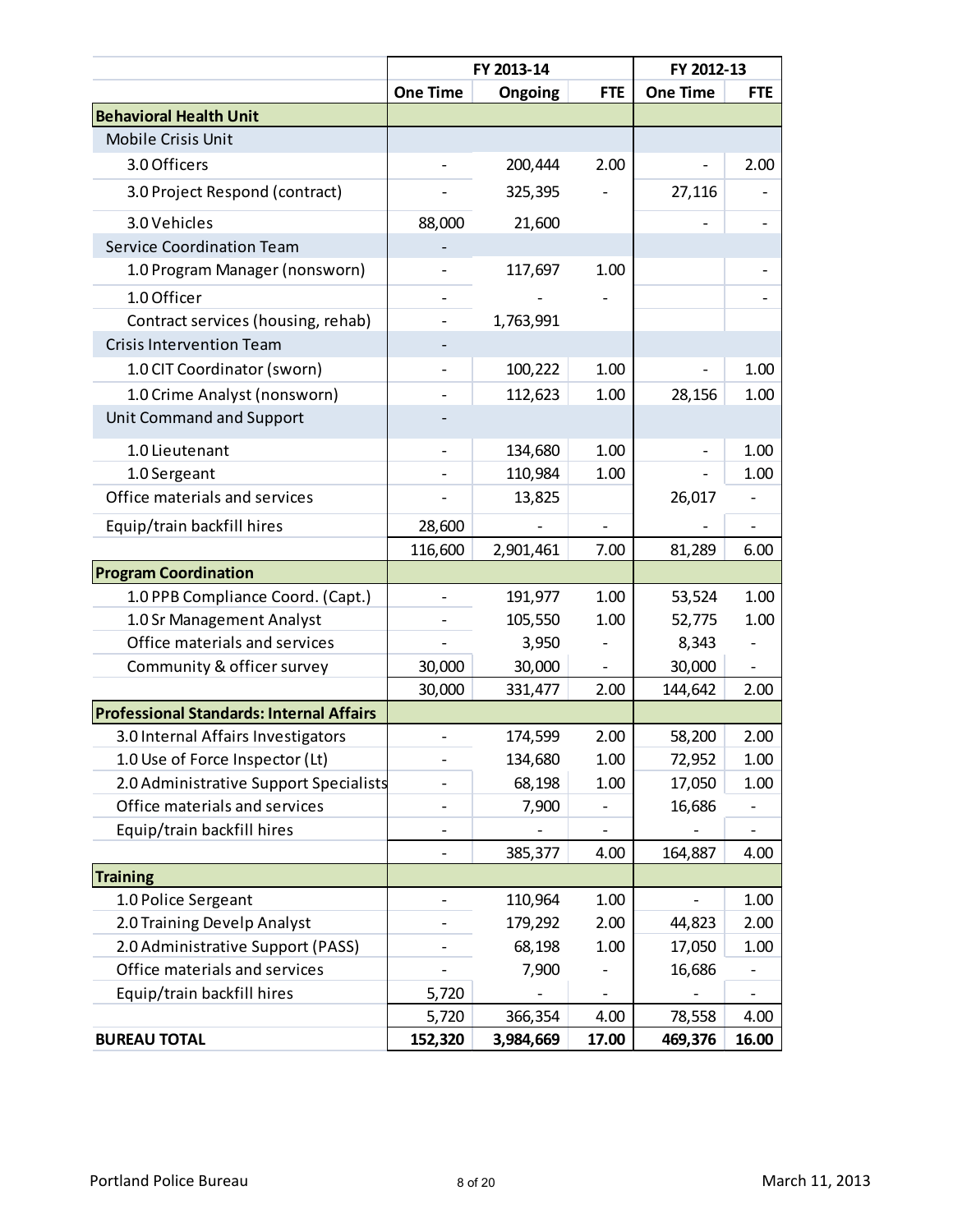# **OMF Add Backs, PL\_01, \$1,530,313**

As per budget direction, the Office of Management and Finance (OMF) internal service funds were asked to submit 90% of their current service level (CSL) budgets as their base and add packages to restore funding up to 100% of CSL. Bureaus were directed to match the OMF add‐back packages with a single decision package. The table below outlines the total add‐backs by service provider. A full discussion of all of the OMF packages may be found in the OMF budget analysis.

| <b>OMF Service</b>         | Amount    |
|----------------------------|-----------|
| CityFleet                  | 57,829    |
| Debt Management            |           |
| <b>EBS Services</b>        | 117,181   |
| <b>Facilities Services</b> | 146,426   |
| Printing & Distribution    |           |
| <b>Risk Management</b>     | 97,764    |
| <b>Technology Services</b> | 1,111,110 |
| <b>Total impact</b>        | 1,530,310 |

*CBO Recommendation: See OMF review for recommendation*

# **Traffic Division, PL\_02, \$718,545, 5.00 FTE**

This package restores four officers and one sergeant with \$508,545 in General Fund and \$217,056 in external revnues. This package is the bureau's top priority because of the community has consistently rated traffic as a top public safety concern (e.g. through the 2011 Curbsider Survey). Traffic citations issued by the Traffic Division have held constant over the past six years, although bureau‐wide they have fallen 7%. DUI charges have been variable, down 18% over the past five years but up from a low point in 2009.

The Traffic Division issues citations, responds to and processes drunk drivers, and provides additional manpower as police presence that can be deployed to crime hot spots. The division currently maintains two officer and one sergeant vacancy. In the absence of this package, the Division will experience a net force reduction of 2.0 FTE.

There is a revenue impact associated with traffic detail both in photo radar revenue, which the bureau receives directly, and in traffic citation revenue, which benefits both the General Fund and PBOT's Traffic Safety Account. The bureau's Requested Budget estimated that if its photo radar revenue will decrease by \$150,000 in the absence of these positions.

The bureau generated close to \$815,000 in photo radar revenue in FY 2011‐12 with two FTE deployed to a photo radar van. The Division Captain reports that if this package is not funded he will continue to assign one FTE to fulltime van duty and deploy other officers to van duty as a component of their shifts; this revenue loss is no longer anticipated.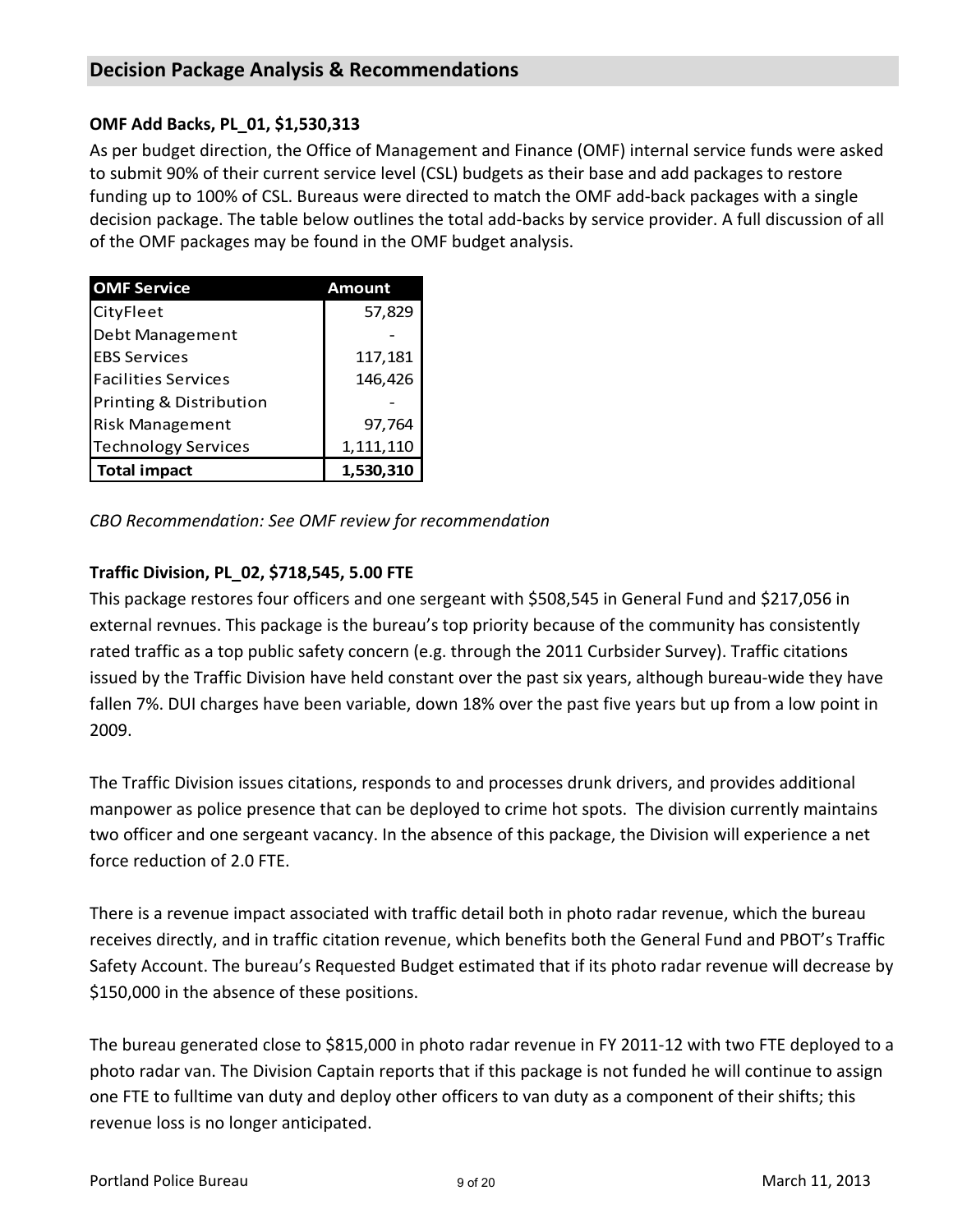The Traffic Division also issues citations that result in revenue that supports both the General Fund (69%) and PBOT's Traffic Safety Account (31%). FY 2011‐12 revenue is summarized in the following table.

|                                        |             | per FTE  |           |          |
|----------------------------------------|-------------|----------|-----------|----------|
|                                        | Total       | (40)     | 5 FTE     | 2 FTE    |
| 2011-12 traffic fine revenue           | \$2,302,463 |          |           |          |
| Share of citations by Traffic Division | 73%         |          |           |          |
| Associated revenue                     | \$1,690,104 | \$42,253 | \$211,263 | \$84,505 |
| General Fund (69%)                     | \$1,166,172 | \$29,154 | \$145,771 | \$58,309 |
| Traffic Safety Account (31%)           | \$523,932   | \$13,098 | \$65,492  | \$26,197 |

If this package is not funded, the City could expect a net loss of \$84,505: \$58,309 to the General Fund and \$26,197 to the Traffic Safety Account (corresponding to a net reduction of 2.0 FTE).

CBO does not recommend funding this package despite community survey results and the division's revenue generation potential. The division is less crucial to the bureau's core mission of response to emergency calls for service and investigation of major crimes that other packages offered. It is also relatively less core to the bureau's Strategic Plan operations priority of problem solving around chronic problem locations.

# *CBO Recommendation: \$0, 0.00 FTE*

#### **Neighborhood Response Teams, PL\_03, \$922,343, 9.00 FTE**

This package restores three FTE per precinct, doubling the officers assigned to this unit per precinct from three to six. The Neighborhood Response Team (NRT) investigates chronic nuisance allegations for which patrol officers do not have time, and which do not rise to the level of case assignment within the Investigations Branch. This detail evolved roughly 20 years ago as a component of the bureau's community policing strategy. The focus of NRT officers varies by precinct, but includes drug houses, OLCC violations/Good Neighbor Agreements, identity theft, transient camps and homeless youth, Old Town's entertainment district, transient‐occupied homes, Jantzen Beach's lottery row, and street level drug activity.

These units do not report on the numbers of issues/initiatives in which they are engaged, in part because their work does not correspond to either police reports or assigned investigations. Cases can take many months, such as central Precinct's recent involvement in developing a skateboarding ordinance to improve safety and tension around zoo‐bombing skateboarders in southwest neighborhoods. The sergeants that lead each precinct's team have various tracking systems and describe the need for a more robust case management system. Central Precinct estimates it allocates the resources of its six FTE as follows:

 **10‐20%** Communication with citizens via the phone or email. Officers respond to all contacts by citizens.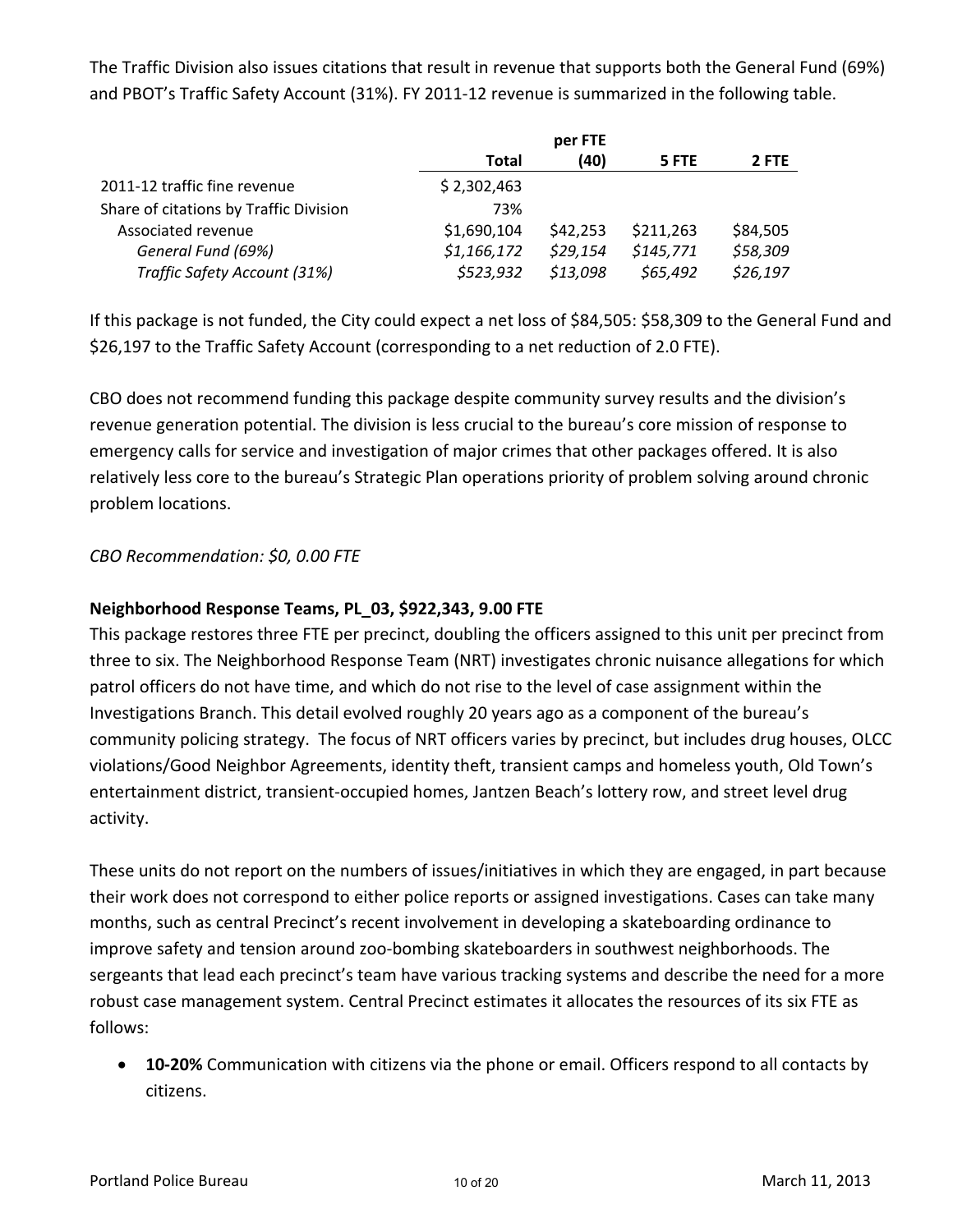- **5‐15%** Community Meetings: each NRT officer has a number of standing Neighborhood/Business Association meetings, as well as irregular meetings through the Office of Neighborhood Involvement on e.g. Enhanced Safety Properties.
- **35‐55%** Crime analysis and follow up: case review, knock and talks, crime prevention, assisting patrol with cases, analyzing current crime trends, dealing with chronic mental health issues, and working with Enhanced Safety Properties.
- **5‐30%** Transient camp Clean Ups/daily enforcement: one officer spends 50‐75% of his time on this issue in the absence of true long‐term solutions available.
- **5‐20%** Coordinating/working with other services: ONI, JOIN homeless services, Portland Business Alliance, Transition Project Inc, park rangers, security agencies, other city/county agencies, and social service agencies.

The CBO recommends this package as it supports the bureau's operational priorities within its Strategic Plan of engaging in problem solving and focusing resources around chronic problem locations. The NRT officers often coordinate with other bureaus – such as BDS nuisance abatement and ONI crime prevention program– but their role cannot be supplanted by other City staff or by patrol officers assigned to emergency response.

## *CBO Recommendation: \$922,343, 9.00 FTE*

## **Gang Enforcement Team, PL\_04, \$1,012,974, 10.00 FTE**

This package restores the Gang Enforcement Team (GET) afternoon shift (via \$854,000 in General Fund and \$160,000 in external revenues). This unit provides uniformed, citywide street level gang deterrence, and a higher level of familiarity with gang members than patrol can provide. The bureau describes the unit's value as keeping visible police attention on gang members so that they are less likely to carry guns and hence engage in gun violence. The afternoon GET shift began in the current fiscal year as a temporary allocation of FTE via 'Operation Cool Down' until the bureau determined that continual increased attention on gang members was warranted. The 10 FTE currently assigned to the afternoon shift thus represent a longer-tem increase to this unit's staffing of over 40%.

The bureau's Strategic Services Division describes gang‐related homicides and Gang Violence Reduction Team (GVRT) call outs (gang‐related Measure 11 calls) as the best indicators of gang activity. It also maintains a gang member database, but does not track changes in the database's composition over time. GVRT calls outs report a steady increase over the past decade; 2012 is a 247% increase over 2002. Gang related homicides are more variable; reported homicides in 2012 were equivalent to 2002 homicides.

|                        | 2002 | 2003 | 2004 |    | 2005 2006 | 2007 <sup>1</sup> | 2008 | 2009 | 2010 | 2011 | 2012 |
|------------------------|------|------|------|----|-----------|-------------------|------|------|------|------|------|
| Gang Related Homicides |      |      |      |    |           |                   |      |      |      |      |      |
| Call Outs              |      | 45   | 44   | 31 | 31        | 40                | 68   | 68   | 93   | 103  |      |

The other units within GET are: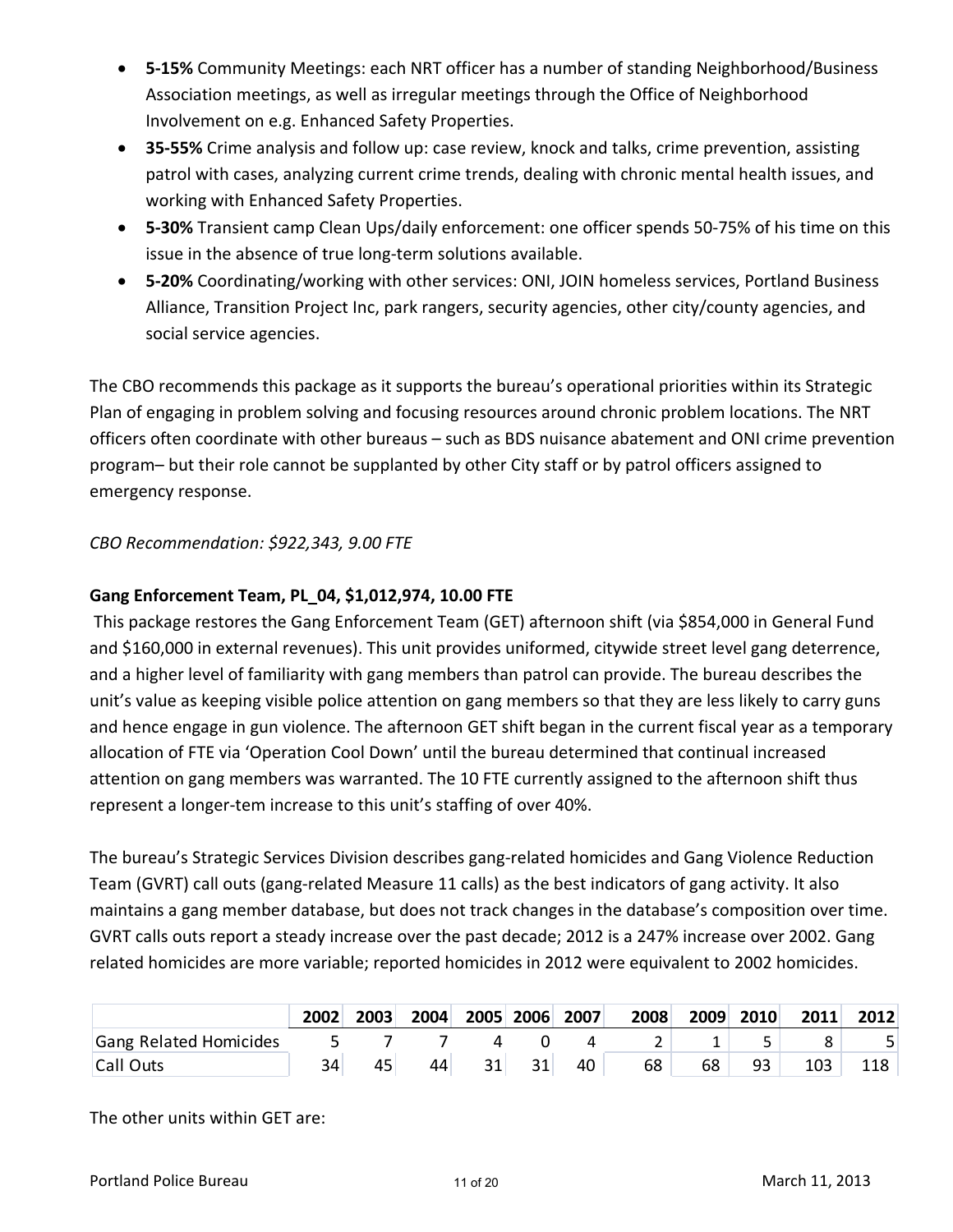- Dayshift GET detectives and officers (17 sworn FTE). Both detectives and officers investigate gang activity out of uniform.
- Gun taskforce (6 sworn FTE). This unit was brought back in October 2010. It focuses on gun recovery to strengthen the case against felons in a variety of cases beyond gang violence, such as drug and DVD cases.

The CBO recommends the bulk of this package given the demonstrated increase in gang activity, the repeat demand for police services that gang activity drives, the nexus between gang activity and gun violence, and the disproportionate impact of gang violence on lower income neighborhoods. However, based on the lack of discretionary resources, CBO does not recommend full funding for this request at this time.

# *CBO Recommendation: \$703,686 General Fund, 8.00 FTE*

## **Family Services, PL\_05, \$1,945,964 18.00 FTE**

This package equates to half of the Family Services Division's current year PPB staffing (\$1.7 million in General Fund and \$218,000 in external revenues). It restores the bulk of the division's domestic violence staff (12 out of 13 FTE), close to half of its elder crimes/vulnerable adults staff (two out of five) and four out of 19 staff within the Child Abuse Team. This division incorporates employees of the County and numerous nonprofits, and is unique in the extent and integration of its partnership with other agencies. Like many of the bureau's specialty units, its officers are skilled at working with a specific population. The division's current organization is described below.

## **Domestic violence**

- Domestic Violence Response Team (DVRT), a multi‐disciplinary intervention team that coordinates child welfare, probation and other systems partners to focus on cases that are higher lethality and in which victims want to pursue prosecution. The team includes seven sworn (primarily officers), one administrative support, five grant supported advocates (employed by local non‐profits), and a county‐based coordinator. Total of 8 PPB FTE + 6 non‐City FTE. It manages roughly 200 cases per year, each requiring 3‐18 months.
- Domestic Violence Reduction Unit (DVRU), which serves victims who do not want a multi‐agency collaborative approach. This team includes 8 sworn (primarily officers), five of who focus on elder crimes, one FTE each supporting Womens Strength and Girls Strength program, and three domestic violence advocates. Total of 10 PPB FTE + 3 non‐City FTE. It investigates roughly 600 cases per year (100 of these overlap with DVRT cases), each requiring 1‐12 months. The combined workload of these two units represents 7% of the domestic violence reports the division reviewed in FY 2011-12. Total domestic violence reports to PPB have decreased 14% over the past five years.
- Elder Crimes/Vulnerable Adults, which focuses on elder financial abuse but also handles care giver abuse, care facility crimes, self neglect and other safety issues related to elderly and disabled adults. In 2012 at 3.0 FTE staffing it investigated 110 cases out of 300 reports (roughly 35 per FTE).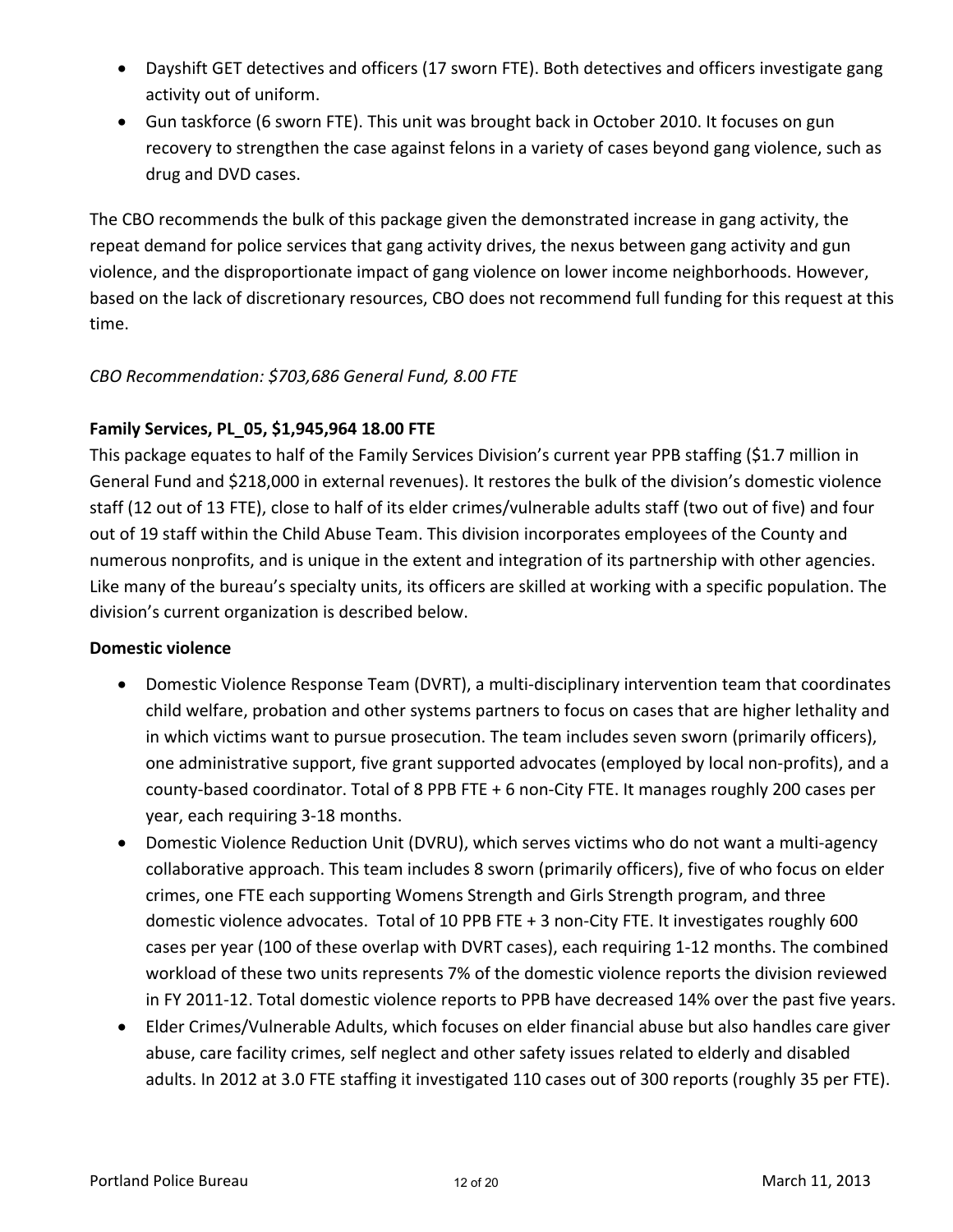In the absence of this package, DVRU would condense to a single team with one Sergeant, three elder crime Detectives, and domestic violence advocates. Investigations would be pursued by the Detectives Division according to the severity of the allegation; the bureau would not allocate sworn staff to exclusively respond to and investigate domestic violence.

## **Child Abuse**

The Child Abuse Team includes 17 sworn (primarily detectives) and three support staff. This team reviews 15,000 reports annually (primarily reports from Oregon Department of Human Services) and investigates Measure 11 allegations only, assigning less than 3% of the cases reviewed. In 2012 it assigned 352 cases and cleared 91% of assigned cases. In the absence of this package, the sergeant and officers embedded in partner agencies would be eliminated. The embedded officers are as follows:

- CARES NW liaison: CARES NW is a medical child abuse assessment center associated with four area hospitals. This officer observes interviews behind a one‐way mirror, with the ability to insert questions, provides legal testimony and recommends cases for assignment. This officer wrote over 700 reports in 2012, an average of 1 Measure 11 case per day.
- FBI/RCFL detective: This position is assigned to the FBI Innocent Images National Initiative Task Force, and investigates all cases related to production, distribution and possession of child exploitation images. This officer investigated 51 cases in 2012.
- RFI/RCFL officer: This position is a computer forensic specialist placed within the FBI, working with computers seized in investigations. This work helps to build cases led by other staff. The FBI provides a lab, phone, car, and training.

CBO recommends restoring this division due to the vulnerability of the population it serves, the high long‐ term societal cost of violence within homes, and the established success of dedicating officers exclusively to domestic violence. However, based on the lack of discretionary resources, CBO does not recommend full funding for this request at this time.

## *CBO Recommendation: \$1,458,334 General Fund, 15.00 FTE*

## **School Police, PL\_06, \$2,415,821 23.00 FTE**

The package restores the Youth Services Division (via \$2.1 million in General Fund and \$304,000 in external revenues). All but the four GREAT grant‐funded positions were excluded from the bureau's base budget and are included in this package. The division includes:

 14.0 School Resource Officers (SROs). The City acquired this function in 2001 due to school funding reductions. All Portland high school clusters + David Douglas and Parkrose have at least one officer assigned, serving all schools within the cluster. The officers serve as a uniformed crime deterrent, respond to crime in the schools, serve as role models and youth advocates, and teach the GREAT (Gang Resistance Education and Training) curriculum. In the 2011‐12 school year a total of 841 police reports were written by SROs, 384 of which were for Part I crimes. Part I crime reports by SROs have decreased 28% over the past five years.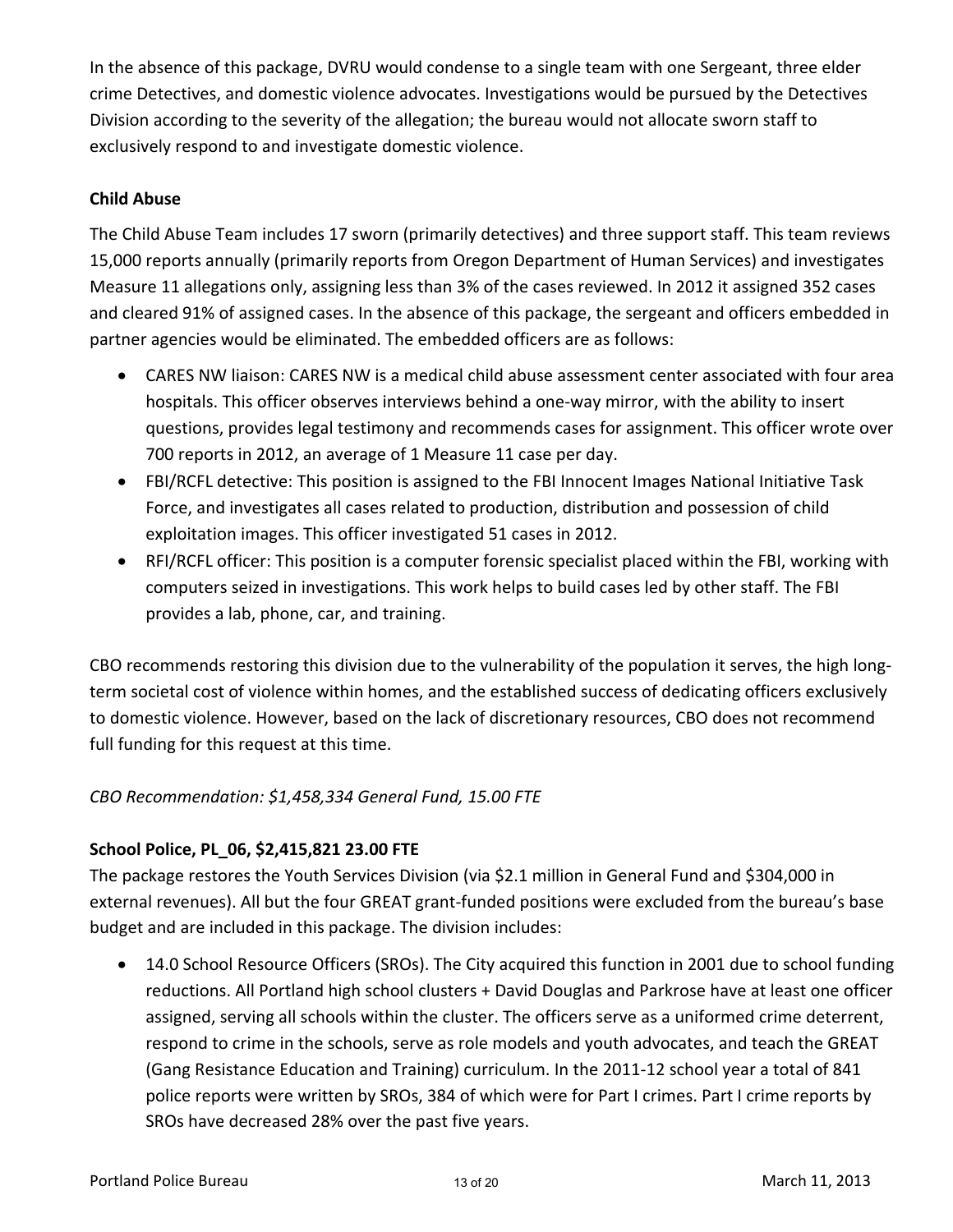- 2.0 Crisis Response Team members (1 grant funded administrative), who liaison between PPB and the families of victims of gang violence
- 1.0 cadet and reserve program coordinator (officer)
- 4.0 GREAT program (1 officer, 3 grant funded: 1 lieutenant, 2 administrative support). A total of 18 Youth Services FTEs teach this curriculum; roughly 2,400 youth participated in the 13 week course in the 11‐12 school year.
- 2.0 runaway detail (officers). These officers wrote roughly 500 reports in 2012.
- 2.0 sergeants
- 1.0 captain
- 1.0 administrative support

The SRO unit – as the bulk of this unit – has laudable objectives. Officers collaborate on safety procedures, and in the wake of the Newtown shootings, work to reduce fear. The officers provide the opportunity for positive relationship with law enforcement, and many volunteer additional hours with school activities and as a youth mentor. In the absence of this unit, patrol would respond to calls on school property. The bureau predicts that the number of reports would decrease – due to the ease of writing a report when an officer is at hand and is a known partner – but arrests may increase, as SROs prioritize keeping youth out of the criminal justice system when possible by working with community based restorative justice options. CBO recommends preserving the two officers assigned to runaway detail due to the vulnerability of runaways as crime victims. However, based on the lack of discretionary resources, CBO does not recommend funding the bulk of this request at this time.

# *CBO Recommendation: \$161,724 General Fund, 2.00 FTE*

# **Property Crimes Investigations, PL\_07, \$2,909,647 26.00 FTE**

The package restores the investigative division assigned to burglaries and white collar crimes, enabling investigative follow up vs. patrol officer call response only. The bureau estimates that preserving this service supports its current property crime clearance rate of 12%, versus a 5% clearance rate in the absence of this division. Burglary clearance rates may fall below 1%; in the absence of investigation assignment, clearing a case would require an officer to intercept a burglary in progress. Property crimes is one of the few areas in which police reports have increased in the recent past: an average of 4% across all property crimes over the past four years, and a 5% increase for burglary. Two units are restored via this package:

 Burglary Team. This team consists of 18 FTE: 1.0 lieutenant, 12.0 detectives, 4.0 Special Property Investigations (pawn shop detail), 2.0 Sergeants, and 1.0 RAPID (maintains regional stolen property/pawnshop inventory database, preserved in the bureau's 90% base).

The division has had 4‐5 vacancies over the past year. In 2012 4,045 cases were reviewed; 11% were assigned for investigation (roughly 45 per detective). Sixty-five percent of assigned cases were cleared (7% of reviewed cases). All cases are assigned in which there is a viable lead: DNA, video surveillance, fingerprints, or an eye witness. Burglaries without leads but involving a high dollar amount or a targeted demographic can also lead to case assignment. In October 2012 two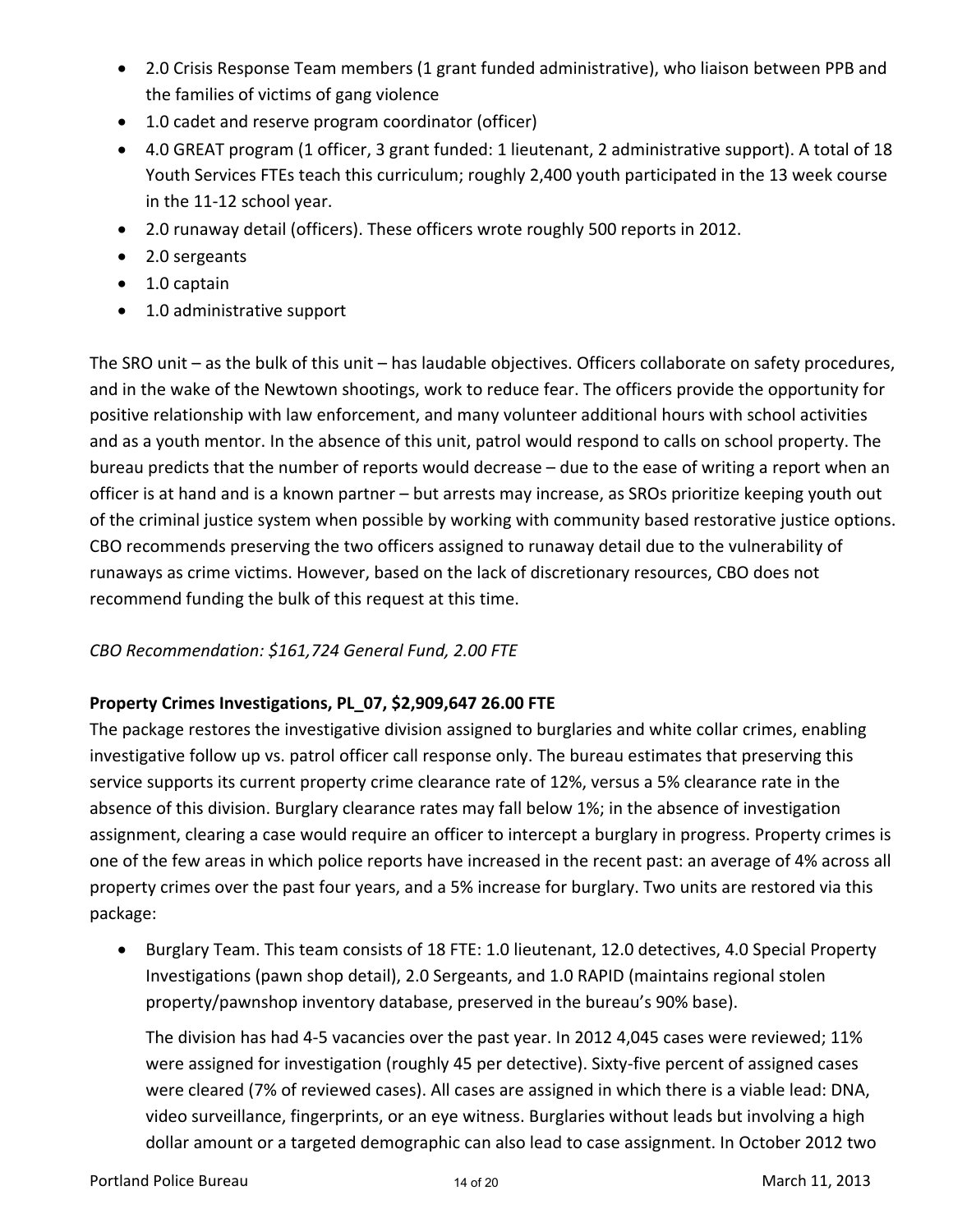PPB interns began calling victims of burglary the unit is unable to investigate, to set up home security assessments (via two civilian staff in the Locks Program) and let the victim know PPB is aware of the crime.

 White Collar Crimes, 7 FTE: 1 sergeant, 5.5 detectives, and 2.5 FTE preserved in the bureau's 90% base budget: 0.5 IRS (Member of Suspicious Activity Reports taskforce that investigative suspicious fund movement reported by banks) 1.0 Arson Investigator (housed in PF&R), and 1.0 Computer Crimes (supports all Detective Division).

This division had one vacancy over the past year. In 2011 2,345 cases were reviewed; 6% were assigned for investigation. Thirty‐nine percent of assigned cases were cleared (2% of reviewed cases). These crimes include ID theft, embezzlement and credit card fraud. The typical threshold for case assignment is \$10,000; however, this threshold can be achieved by aggregating incidents, and the threshold is lowered for fraud against small businesses.

Other cities – including Spokane, San Jose and Sacramento – have eliminated property crime investigations in the face of recent budget constraints. In some instances reported burglaries dropped in response, presumably in large part due to decreased reporting. In some communities – notably Bay Area communities surrounding San Jose – burglaries have spiked, although the cause remains debated. Press indicates significant community pressure to reinstate investigative services. Within one year of cutting investigations from 13% to a 5% assignment level the City of Spokane announced new initiatives to increase the investigation rate and its focus on high crime areas.

The work of the burglary team – and all bureau investigations – is supported by 17 criminalists, who collect and analyze all evidence other than DNA. The bulk of the work is identifying fingerprints. Currently criminalists are deployed to all burglary reports. All criminalists were kept within the bureau's 90% base, despite the fact that the workload to this unit would likely drop if burglary investigations were eliminated. Criminalists are currently deployed to all crime scenes. Burglaries, larceny and motor vehicle theft comprise an estimated 70% of the crimes to which criminalists are dispatched. If patrol officers processed property crime scenes for criminalists to analyze – as is done in other agencies – the bureau could eliminate six criminalists. This cost savings strategy was proposed by the bureau's 2011 Business Optimization Task Force. If the bureau stopped processing property crime scenes all together, it could eliminate 10 criminalists.

CBO recommends that the majority of this unit be restored, due to the relatively widespread impacts of burglary and the theory that essentially eliminating the threat of consequences will increase the incidence of crime. In light of the City's limited ability to purchase services beyond the 90% base and the bureau's identification of this division as outside of that base, CBO recommends that 20 FTE be supported, vs. the 26 requested. However, CBO urges the bureau to spread reductions across both burglary investigators (3) and criminalists (3).

*CBO Recommendation: \$1,938,439, 20.00 FTE*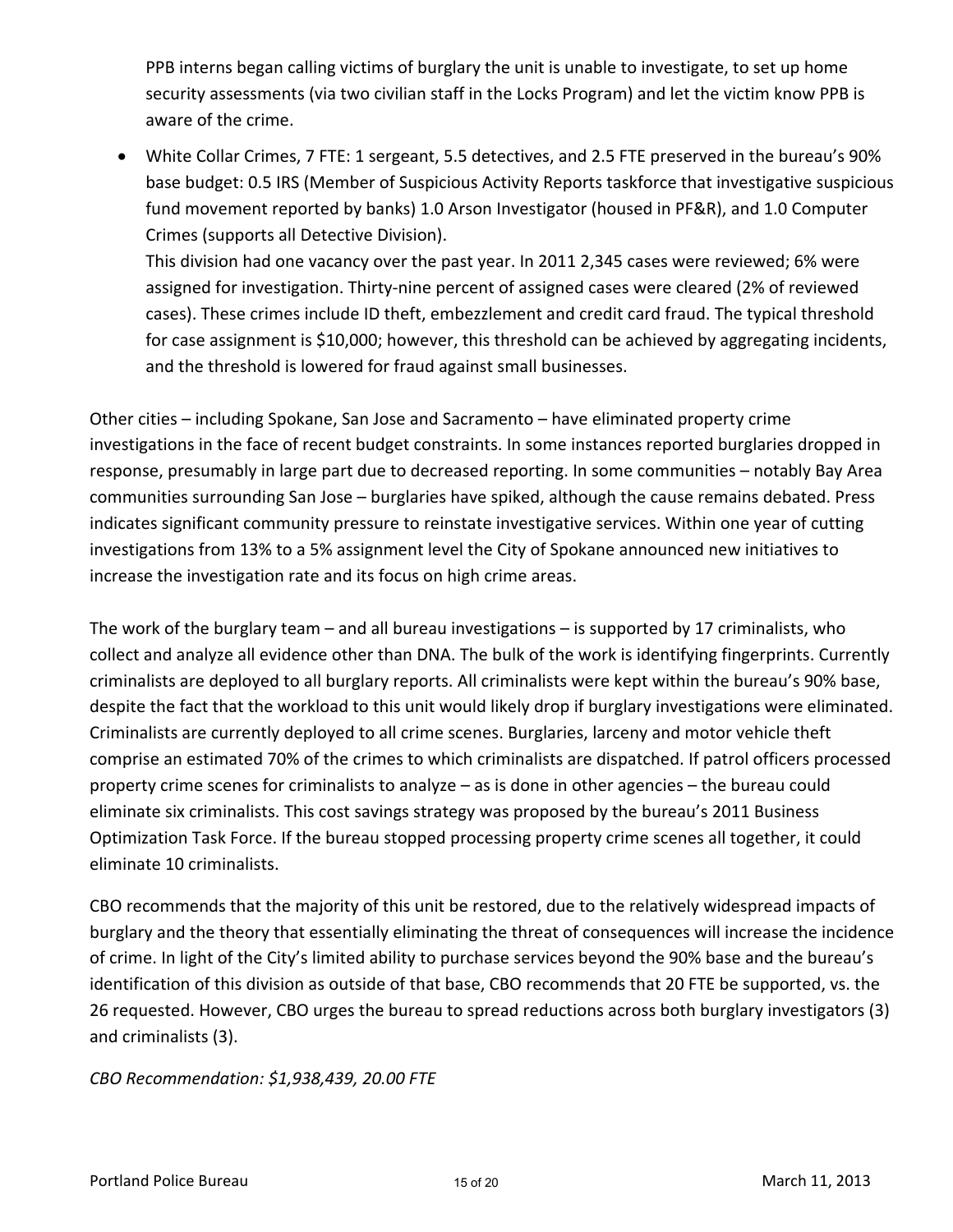## **Mounted Patrol, PL\_08, \$1,191,410 10.00 FTE**

This package restores the Mounted Patrol unit. This unit provides community policing in the downtown and Old Town areas – focusing on chronic livability issues and nuisance street crime – and also assists with crowd control. It consists of 10.0 FTE: 6.0 officers, 1.0 sergeant, 2.0 stable attendants and 1.0 equestrian trainer. Components of the unit's annual average activity since 2009 are summarized below. A year by year tally was not available.

| Arrests                               | 628   |
|---------------------------------------|-------|
| Park exclusions                       | 163   |
| ODOT/PDOT exclusions                  | 41    |
| <b>Traffic citations</b>              | 93    |
| Current & previous sidewalk ordinance | 322   |
|                                       | 1.247 |

The unit is uniquely valuable in crowd control and in the past several years has been dispatched during Occupy Portland events, anti‐police rallies, anarchist protests, presidential and presidential candidate visits.

The bureau submitted and CBO recommended Mounted Patrol as a cut in both FY 2009‐10 and FY 2010‐ 11. In FY 2013‐14, CBO again recommends that this unit be eliminated in light of current fiscal constraints. Although the unit has value as a community policing and crowd control tool, it appears to be less important to bureau operations than most other specialty units. The per-officer expense at MPU is also larger than most specialty units, because of the staff, equipment, and food needed to care for the horses.

## *CBO Recommendation: \$0, 0 FTE*

#### **Officer Positions, PL\_09, \$2,160,436 29.00 FTE**

This package restores 29 positions to patrol duty. The bureau's organization charts currently report 389 authorized officer patrol positions, 18 of which are vacant. The bureau describes this package as '29 vacant patrol positions,' based on the experience of all bureau vacancies being ultimately born by within/trickling down to patrol.

Bureau management cites 400 officers as the level at which precinct patrol – which includes response to 911 calls as well as self-initiated community policing activity – meets its response time goals consistently and manages minimum staffing goals with limited overtime. The bureau is frequently 25 officers short of its full authorization, resulting in 365‐375 patrol officers. At this level, management states that its response time goals can be met most of the time, and overtime is required to achieve minimum staffing. Not all use of overtime is bad; there is an optimal fiscal balance between utilizing overtime vs. hiring additional officers. This balance point has not been defined. At 350 patrol officers, the bureau states that officers are pulled from specialty units and are no longer able or willing to provide the overtime that minimum staffing requires.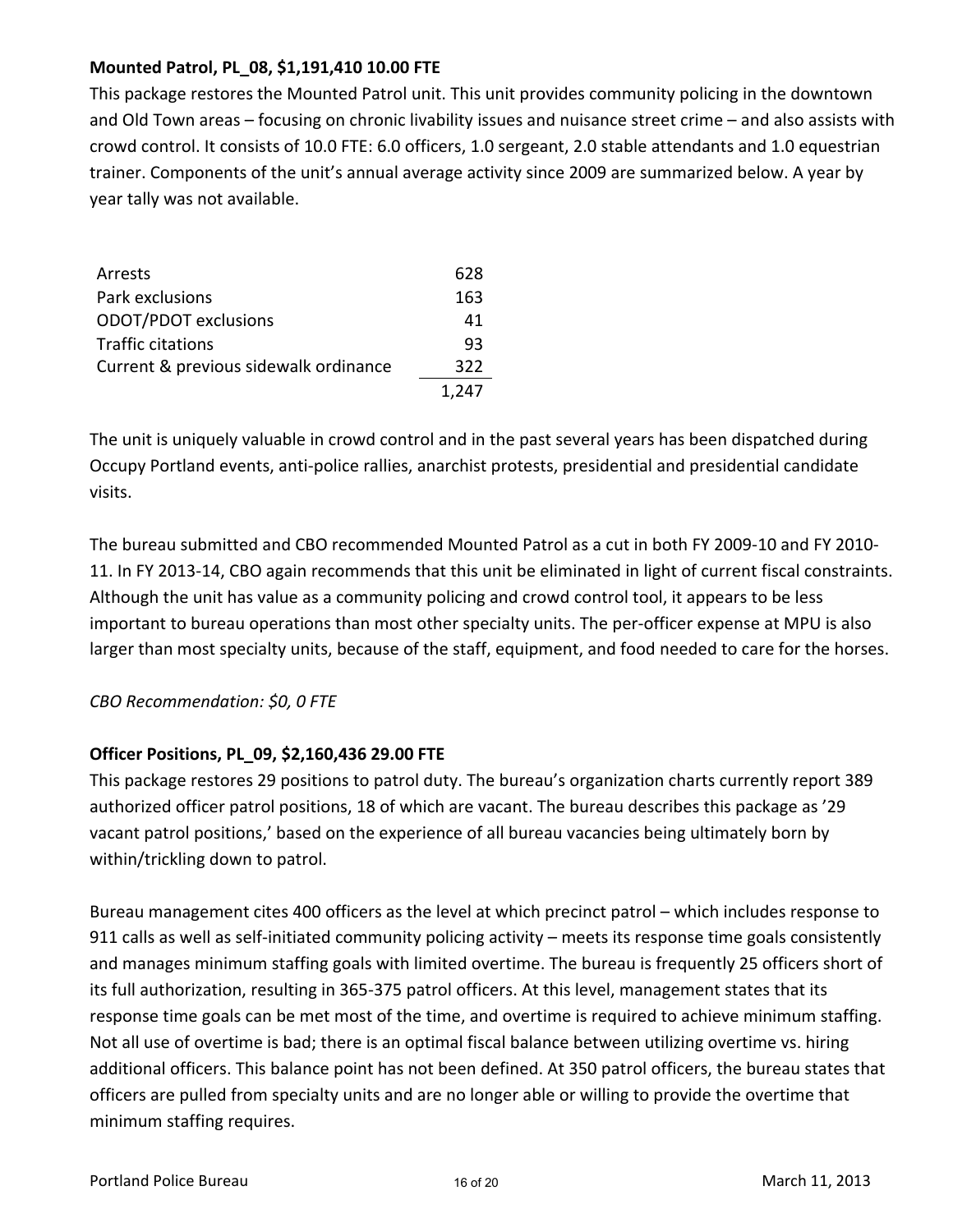In FY 2011-12 the bureau undertook a minimum staffing data analysis to determine whether patrol levels could be reduced, and initially determined that 20 patrol officers could be eliminated by moving from a three‐shift to a five‐shift daily schedule, both better matching deployment with call volume and tightening the ratio between calls and staffing. A new shift configuration would not be subject to bargaining, although there would be marginal costs involved with extending the day and night shift premium to a slightly larger number of officers. Management ultimately reported that this reduction projection had been overly aggressive. The analysis has not been circulated outside of the bureau.

Without the opportunity to see the analysis itself, CBO can only relay the bureau's staffing conclusions. However, based on the lack of discretionary resources, CBO does not recommend full funding of this request at this time. Based on available resources, CBO recommends that nine positions be restored, bringing patrol to 356 authorized officers. This is within the range the bureau describes as unsustainable under its current model. CBO encourages the bureau to revisit the five‐shift configuration and other operational modificaitons – such as possible patrol district consolidation – that would allow for lower staffing levels.

#### *CBO Recommendation: \$558,013, 9.00 FTE*

# **Management Restructure, PL\_10, \$177,835 1.00 FTE**

This package restores two captain positions in Forensic Evidence and Strategic Services. If PL\_11 (below) is not funded, the Forensic Evidence Division will be reduced from 45 to 25 FTE; this analysis recommends eliminating an additional 5.0 FTE. The remaining functions – criminalists and the senior locks program – will move under another yet-to-be-determined division if this package is not funded. Strategic Services consists of 15.0 FTE; this function will also move under another division in the absence of funding.

CBO recommends merging divisions to facilitate the elimination of two captain positions, and does not recommend funding this package.

#### *CBO Recommendation: \$0, 0 FTE.*

#### **County Costs for Jail Intake, PL\_11, \$2,052,306 20.00 FTE**

This package reinstates 20 nonsworn staff who work both in the County jail, fingerprinting arriving inmates, and in the Police bureau, maintaining fingerprint files and checking for fingerprint matches within the bureau's internal catalogue and a global database.

Legally the County is responsible for booking inmates at its jails. The City and County have had an IGA outlining the City's provision of these services for 30+ years, calling for the City's provision of one Identification Technician at jail intake seven days a week, 24 hours a day, including break coverage and shift changes. MSCO compensates the City for 2.7 FTE. In FY 2011‐12 this amount was \$259,842.

The bureau's FY 2012‐13 Adopted Budget sought to align the County's reimbursement rate with the percentage of inmates fingerprinted who are brought to the jails by a law enforcement agency other than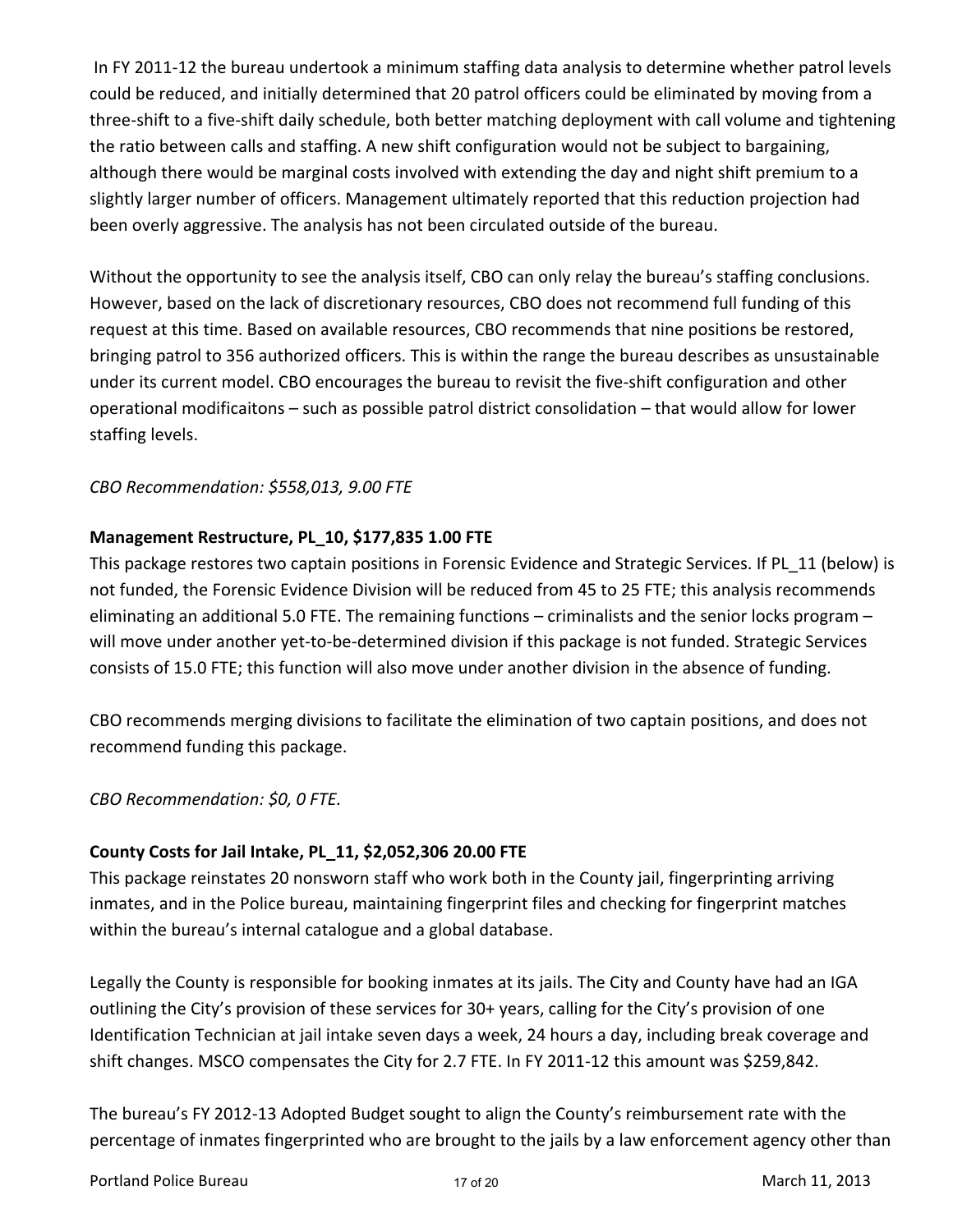PPB. The most recent data reported that PPB delivers 72% of the County's inmates; other jurisdictions deliver 28%. The bureau estimates that 13 FTE directly staff the jail ID function at a roughly \$1.3 million; the County's reimbursement rate is corresponds to 20%. The FY 2012‐13 Adopted Budget includes a decision package anticipating \$93,197 in additional ongoing county revenue, to bring its compensation rate up to 28% (a total of \$353,759). The bureau's General Fund allocation was correspondingly lowered. However, no formal agreement or mechanism was put into place to facilitate collection of this revenue, and the bureau does not expect it will be realized.

The County will need to hire staff to replace this function. For matching fingerprints, it will likely send prints electronically to State Police Identification Services, as does every other county in Oregon. Identify verification will be slowed, and some inmates will likely be released before their identity has been verified. PPB estimates that without the bureau's support services, the County could generate a workload increase of for the State Police of 20,000‐30,000 more fingerprints annually. The Oregon State Police have not yet responded to whether they can accommodate this increase. The bureau estimates that the remaining functions performed by Identification Technicians – fingerprinting and photographing juveniles, fingerprinting bureau applicants and contractors – can be reassigned within the bureau.

In light of the City's current fiscal constraints and the need to focus what investments are possible on the bureau's core mission, CBO does not recommend this package be funded.

#### *CBO Recommendation: \$0, 0 FTE*

#### **County Costs at MCDA and DCJ, PL\_12, \$269,636 3.00 FTE**

This package restores general fund support for three officers who provide subpoena and case support to Multnomah County's District Attorney (MCA) office and \$29,000 in external revenues. The bureau excluded these positions from its base budget on the grounds that they support a County prosecution function.

In contrast to fingerprinting inmates, serving subpoenas is legally the responsibility of the law enforcement agency that submits a case. On February 13, 2013 MCDA issued a memorandum stating that if the bureau does not continue to fund these three positions it will return the responsibility of serving all subpoenas on its cases and all case-related DA investigator functions to PPB. The DA's office employs a total of ten DA Investigators, roughly seven of who are occupied with cases submitted by PPB. It would cost the bureau roughly \$630,000 to provide this service, should MCDA return responsibility to the bureau.

Given the MCDA's memo and PPB's legal liability, CBO recommends this package be funded as a cost avoidance strategy.

*CBO Recommendation: \$240,764, 3.00 FTE*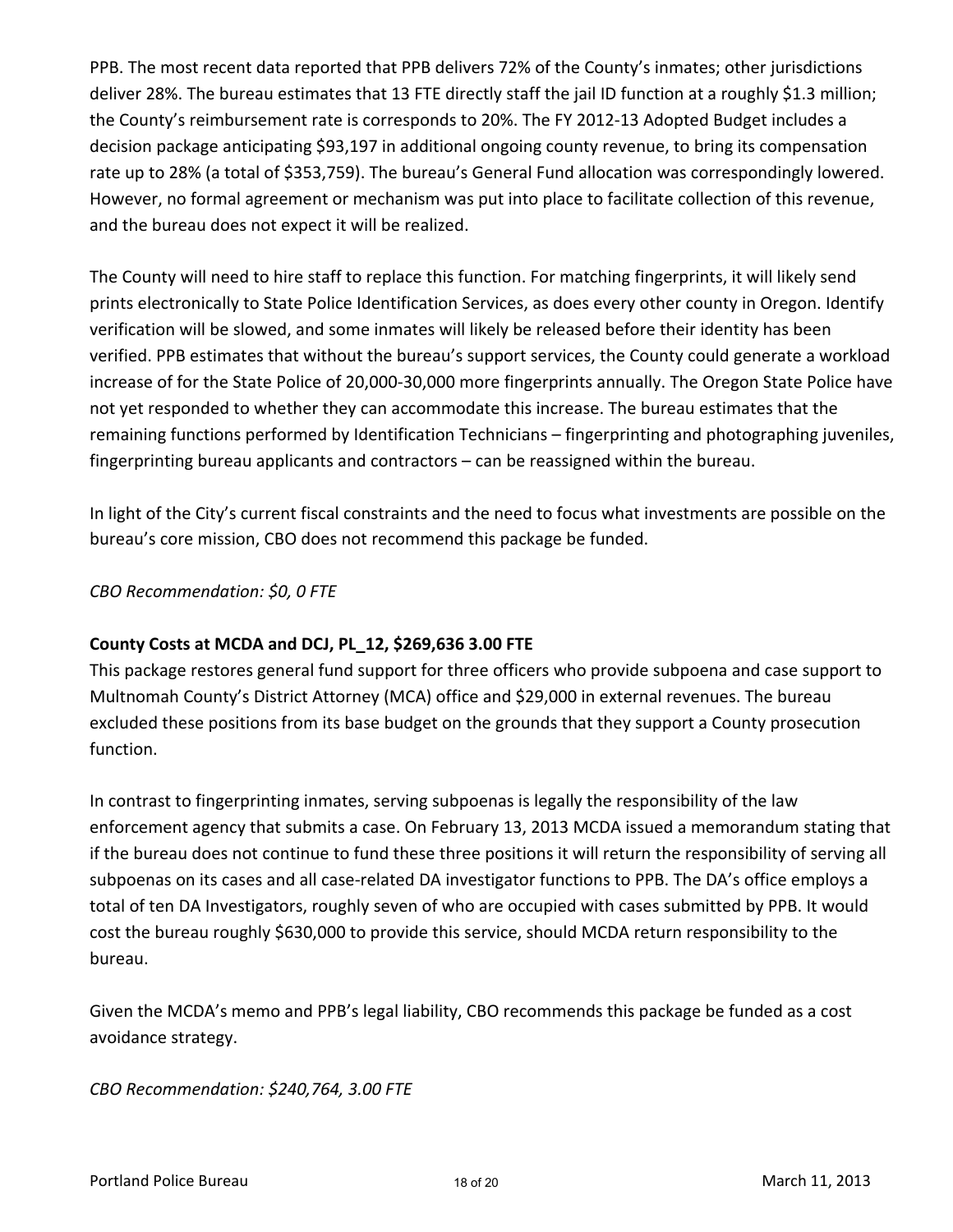## **Sunday Parkways to Match PBOT Request, 80,000**

This package matches PBOT's TR\_17, which restores General Fund dollars to subsidize five SundayParkways events. PBOT uses a portion of these funds to purchase police support for the events. See the Bureau of Transportation review for more details.

Based on the lack of discretionary resources, CBO does not recommend funding for these requests at this time.

*CBO Recommendation: \$0*